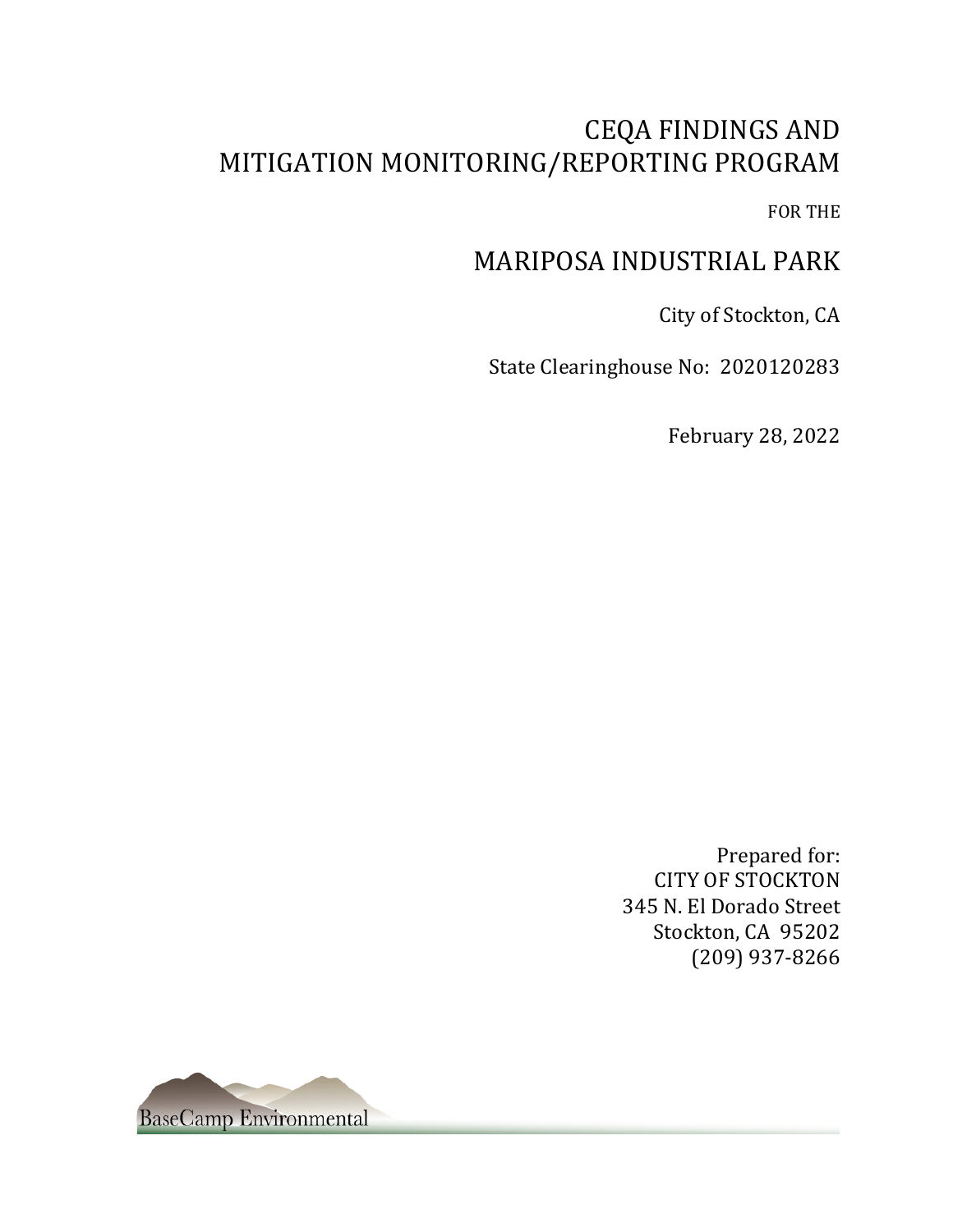### TABLE OF CONTENTS

|     |                                                                                                | Page    |
|-----|------------------------------------------------------------------------------------------------|---------|
| 1.0 | <b>INTRODUCTION</b>                                                                            | $1 - 1$ |
| 2.0 | FINDINGS OF THE LEAD AGENCY WITH REGARD TO SIGNIFICANT<br>ENVIRONMENTAL EFFECTS OF THE PROJECT | $2 - 1$ |
| 3.0 | MITIGATION MONITORING/REPORTING PROGRAM                                                        | $3-1$   |
|     | <b>APPENDIX</b>                                                                                |         |

### MITIGATION MONITORING/REPORTING PROGRAM TABLE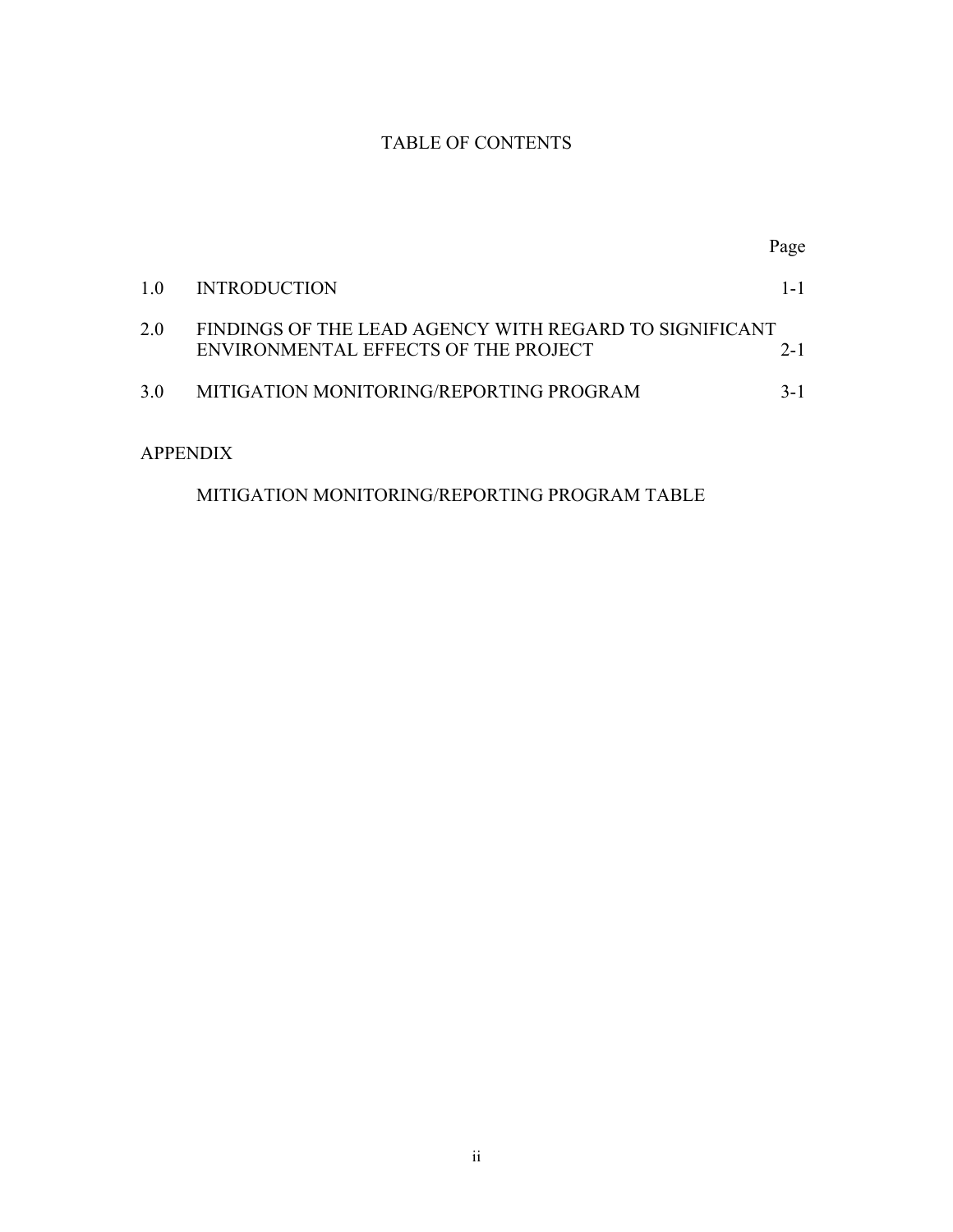# 1.0 INTRODUCTION

This document sets forth the findings of the City of Stockton (the "City") relating to the Mariposa Industrial Park Project as required by CEQA Guidelines sections 15091-15093. This document also describes the Mitigation Monitoring/Reporting Program (MMRP) for the project as required by CEQA Guidelines Section 15097. The primary source document for the findings and MMRP is the *Environmental Impact Report for the Mariposa Industrial Park Project* (SCH# 2020120283) (the "EIR"). When referenced as such, the EIR includes the Public Review Draft EIR (the DEIR) dated August 24, 2021 and the Final EIR (the FEIR) dated December 10, 2021 for the project, as well as any documents that have been incorporated into the DEIR and FEIR by reference.

### 1.1 PURPOSE AND SCOPE OF THIS DOCUMENT

The California Environmental Quality Act (CEQA) requires that a Lead Agency prepare an Environmental Impact Report (EIR) when a proposed project may involve significant environmental effects, as defined by CEQA. Prior to approval of the project, the Lead Agency is required to certify that the EIR was completed in compliance with CEQA and that the Lead Agency reviewed and considered the information in the EIR before approving the project. If the EIR identifies significant or potentially significant environmental effects, CEQA requires that the Lead Agency make specified written findings prior to project approval. If the Lead Agency finds that mitigation measures are not feasible for one or more of the significant environmental effects of the project, it must also adopt a Statement of Overriding Considerations; this is the case for the proposed project, and the Statement of Overriding Considerations is contained in a separate document. The Lead Agency must also adopt a MMRP that lists all mitigation measures identified in the EIR and describes their implementation and/or monitoring.

The proposed project that is the subject of these findings, the environmental review process, the environmental documentation prepared for the project, and the findings that the City must make to fulfill the requirements of CEQA, are discussed below. The findings and MMRP for the project are described in subsequent sections of this document, as follows:

- 2.0 Findings of the Lead Agency with Regard to the Significant Environmental Effects of the Project
- 3.0 Mitigation Monitoring/Reporting Program

A table detailing the Lead Agency's findings with respect to each of the significant or potentially significant effects of the project, the applicable CEQA findings and the various provisions of the MMRP are shown in the Appendix.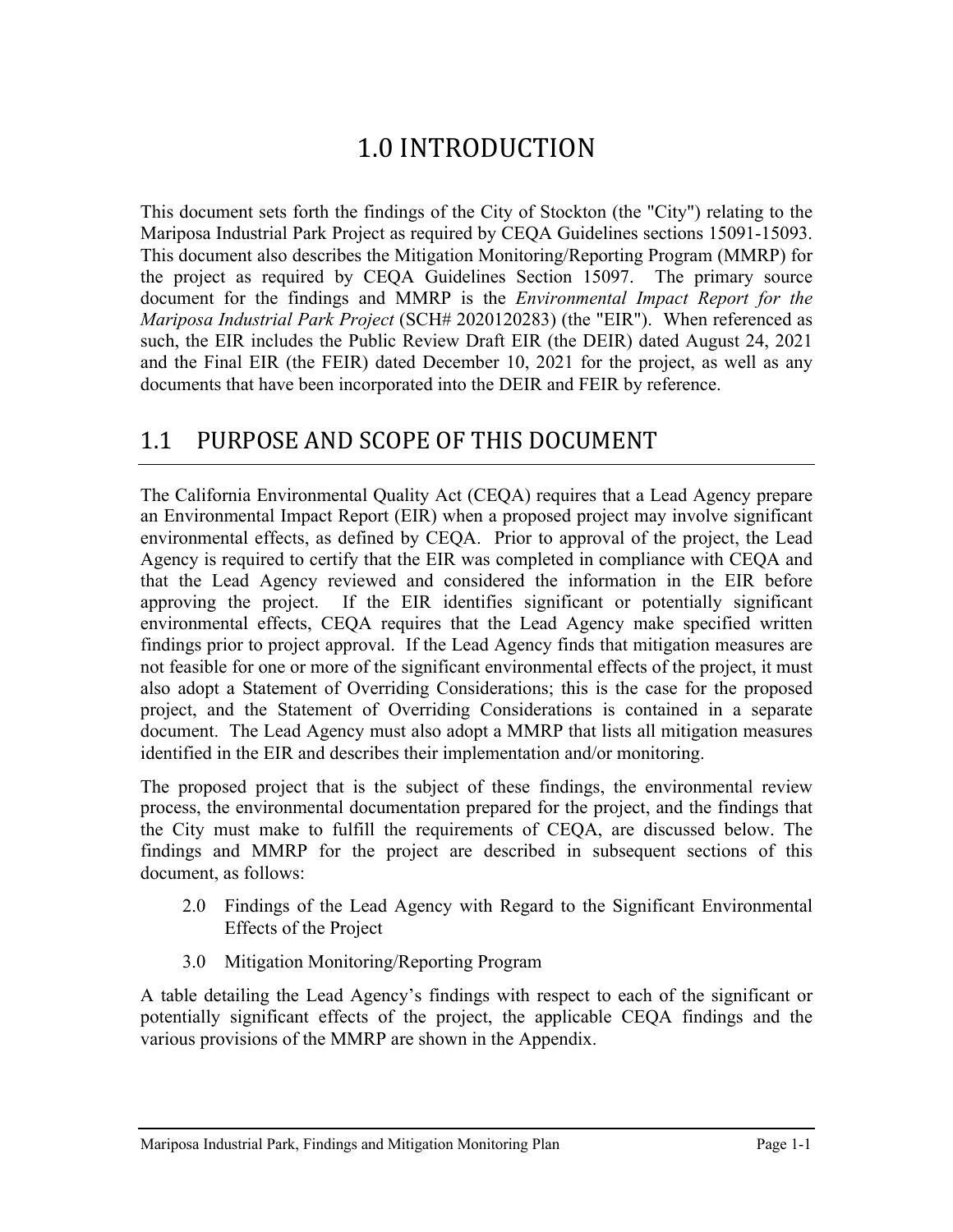# 1.2 PROJECT DESCRIPTION

The project site, consisting of nine parcels, is in the San Joaquin County unincorporated area, adjacent to the southeastern limits of the City of Stockton (Chapter 1.0, Figures 1-1 through 1-5). Table 3-1 identifies each of these parcels by its Assessor's Parcel Number (APN), street address, and acreage (Figure 1-5, Assessor's Parcel Map). The project site encompasses 203.48 acres.

| <b>APN</b> | <b>Address</b>          | <b>Acres</b> |
|------------|-------------------------|--------------|
| 179-220-10 | 5290 E. Mariposa Road   | 12.46        |
| 179-220-11 | 4600 E. Marfargoa Drive | 7.46         |
| 179-220-12 | 5280 E. Mariposa Road   | 24.55        |
| 179-220-13 | 4522 E. Marfargoa Drive | 14.97        |
| 179-220-16 | 5100 E. Clark Drive     | 19.52        |
| 179-220-17 | 4500 E. Clark Drive     | 14.97        |
| 179-220-18 | 5150 E. Mariposa Road   | 65.73        |
| 179-220-19 | 5110 E. Mariposa Road   | 43.31        |
| 179-220-24 | 4490 E. Clark Drive     | 0.51         |
|            | <b>TOTAL ACRES</b>      | 203.48       |

### TABLE 3-1 PROJECT SITE PARCELS AND ACREAGES

The project site is shown on the Stockton East 7.5-minute quadrangle map within the C.M. Weber grant of Rancho Campo de los Franceses, Sections 59 and 69, Township 1 North, and Range 7 East, Mt. Diablo Baseline and Meridian. The approximate latitude of the project site is  $37^{\circ}$  55' 13" North, and the approximate longitude is  $121^{\circ}$  12' 39" West.

### 1.3 ENVIRONMENTAL REVIEW OF THE PROJECT UNDER CEQA

The potential environmental effects of the project, mitigation measures necessary to address these effects and alternatives to the project are discussed in detail an EIR prepared by the City of Stockton in accordance with the requirements of CEQA. In addition to preparing the EIR document, the City has conducted the EIR process in conformance with CEQA requirements. EIR process steps have included preparation and distribution of a Notice of Preparation, holding a scoping meeting, publication and distribution of a Draft EIR for public review, preparation of a Final EIR addressing comments received during the public review period and preparation of this CEQA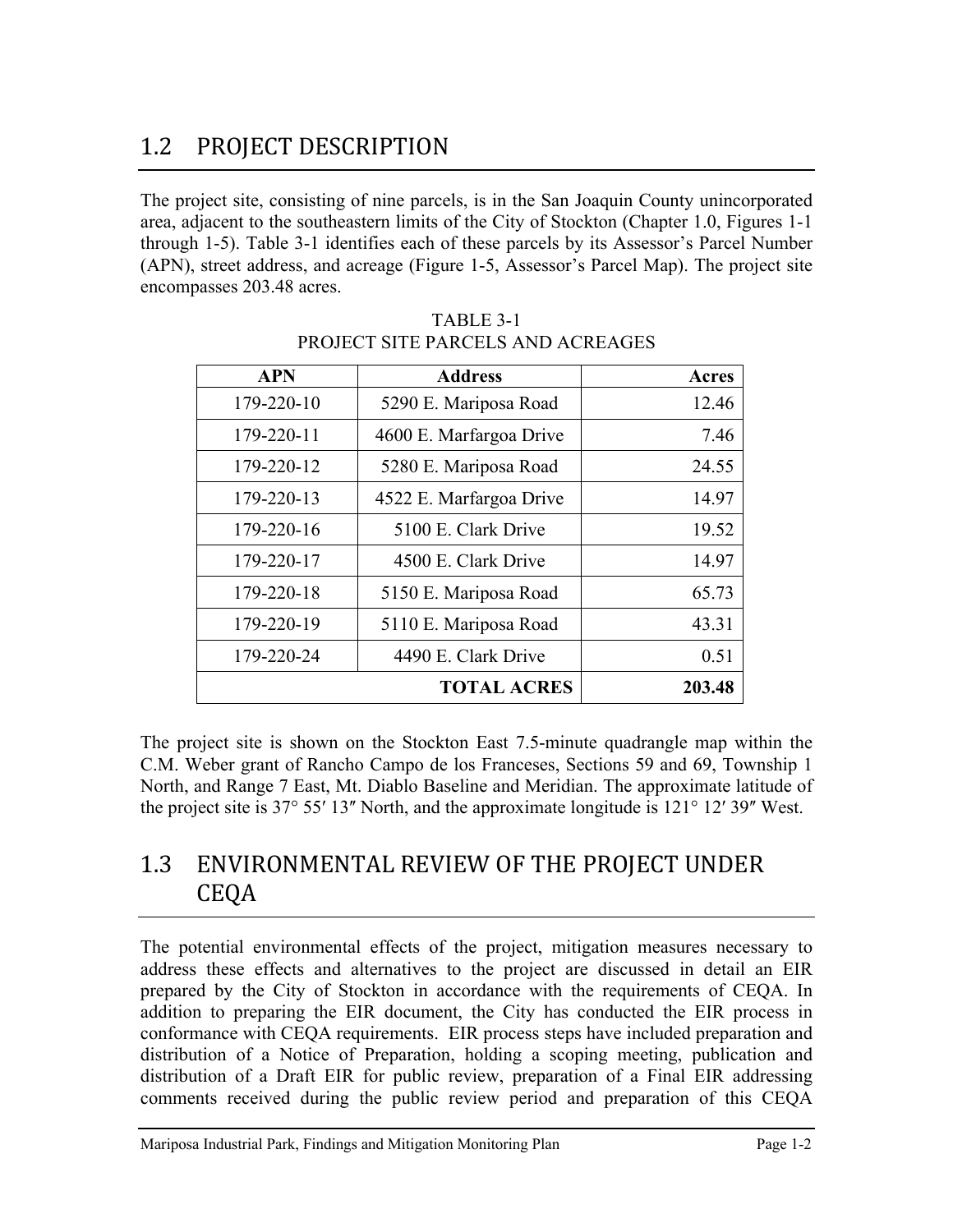Findings and Mitigation Monitoring/Reporting Plan for adoption by the Stockton City Council.

The City issued a Notice of Preparation (NOP) of the EIR on December 10, 2020; the NOP was circulated for agency review as required by CEQA. Detailed information on the content, circulation and comments received by the City on the Notice of Preparation is contained in Appendix A of the DEIR; the DEIR is incorporated herein by reference.

The Public Review Draft EIR (DEIR) was prepared by the City and distributed for agency and public comment during the period from August 24, 2021 to October 7, 2021. Documentation of the distribution process is detailed in the FEIR, which, is also incorporated into this document by reference, below.

The City received written comments on the DEIR. In response to this input, the City has prepared the FEIR, which incorporates the DEIR by reference, displays a summary the EIR includes all comments received on the DEIR, provides the City's responses to those comments, and makes any required revisions to the DEIR.

The DEIR and the FEIR for the Mariposa Industrial Park project are hereby incorporated by reference. Copies of these documents, specifically cited below, are available for review at the offices of City of Stockton Community Development Department, Planning Division, 345 N. El Dorado Street, Stockton, California 95202.

BaseCamp Environmental, 2021a. Public Review Draft Environmental Impact Mariposa Industrial Park Project. SCH #2020120283. August 24, 2021

BaseCamp Environmental, 2021b. Final Environmental Impact Report, Mariposa Industrial Park Project. SCH #2020120283. February 28, 2022.

## 1.4 REQUIRED FINDINGS

CEQA requires that, prior to approval of a project, the Lead Agency make specified findings related to each of the significant or potentially significant environmental effects considered in the EIR. The EIR considered the range of potential environmental effects, including those listed in the CEQA Guidelines Appendix G Environmental Checklist. Most of these potential environmental effects were found, on analysis, to have no effect or less than significant environmental effects. These potential effects do not require City findings under CEQA. All of these potential, but less than significant, effects are listed in the following Section 2.1.

The Mariposa Industrial Park EIR identifies several significant or potentially significant effects on the environment and the mitigation measures needed to reduce those effects to a less than significant level. The City's findings with respect to each of these environmental effects are set forth in Section 2.2 and the Appendix of this document.

It is anticipated that the City will certify the EIR, adopt the EIR mitigation measures and approve the project in conjunction with its adoption of this document. With these approvals in place, all but six of the project's significant or potentially significant environmental effects will be reduced to a Less Than Significant level.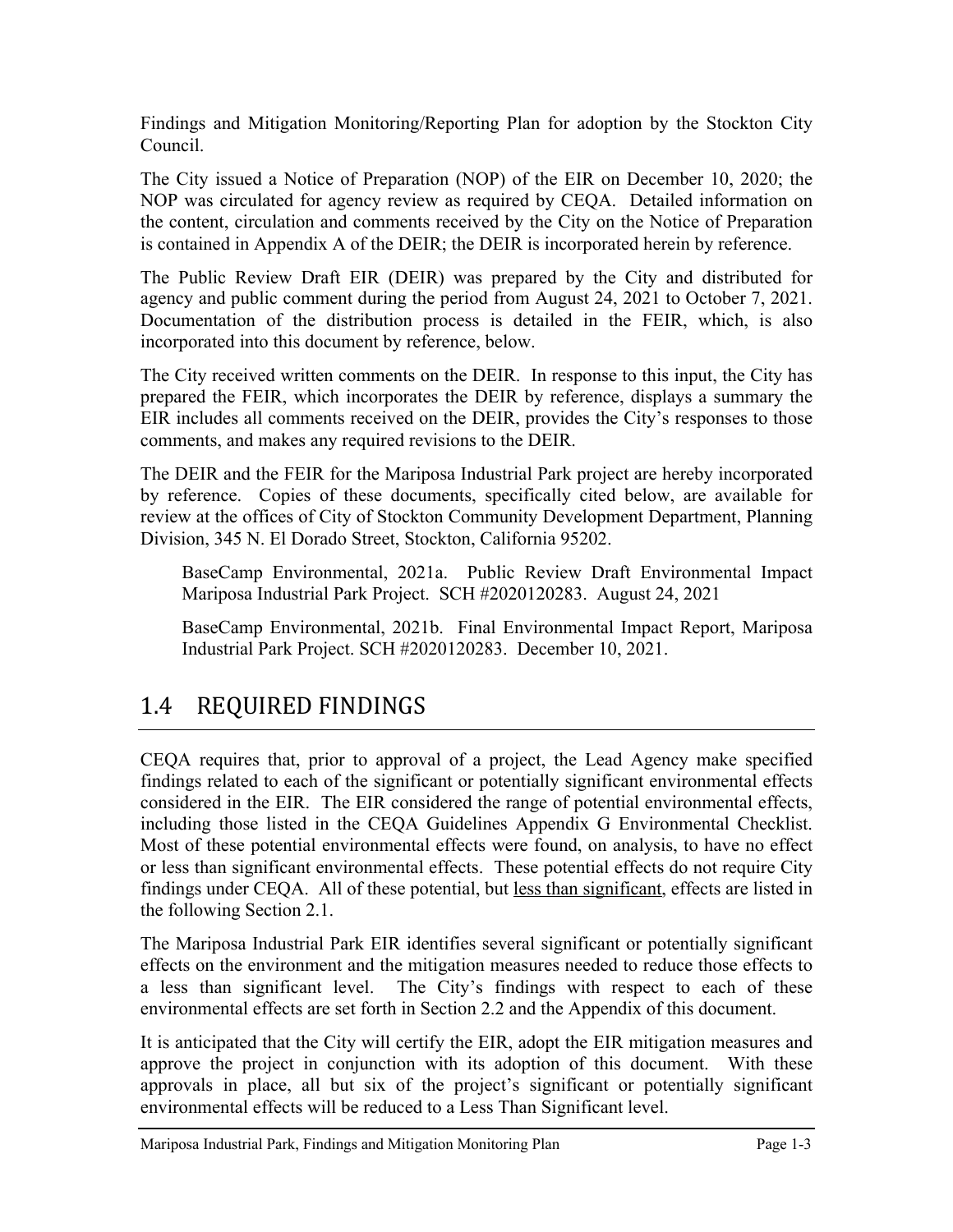The project would involve six potentially significant and unavoidable environmental effects as described in the EIR: Conversion of Farmland, Air Quality Plans and Standards, Exposure of Sensitive Receptors to Criteria Pollutants, Greenhouse Gas Emissions and Transportation VMT Effects. These potential effects are partially mitigated, but there is uncertainty as to quantification of the mitigation and therefore, whether the available mitigation measures will reduce impacts to a Less than Significant level. As a result, a Statement of Overriding Considerations is required. The Statement of Overriding Considerations is described in a separate document cited below.

BaseCamp Environmental, 2021c. Statement of Overriding Considerations, Mariposa Industrial Park SCH #2020120283. February 28, 2022.

The findings for the Mariposa Industrial Park project described below are based upon substantial evidence, comprised primarily of the information, analysis and mitigation measures described in the DEIR and FEIR and any other information incorporated into these documents by reference. Specific references to supporting information are provided in conjunction with the City's finding for each potentially significant effect of the project, as shown in the MMRP table in the Appendix.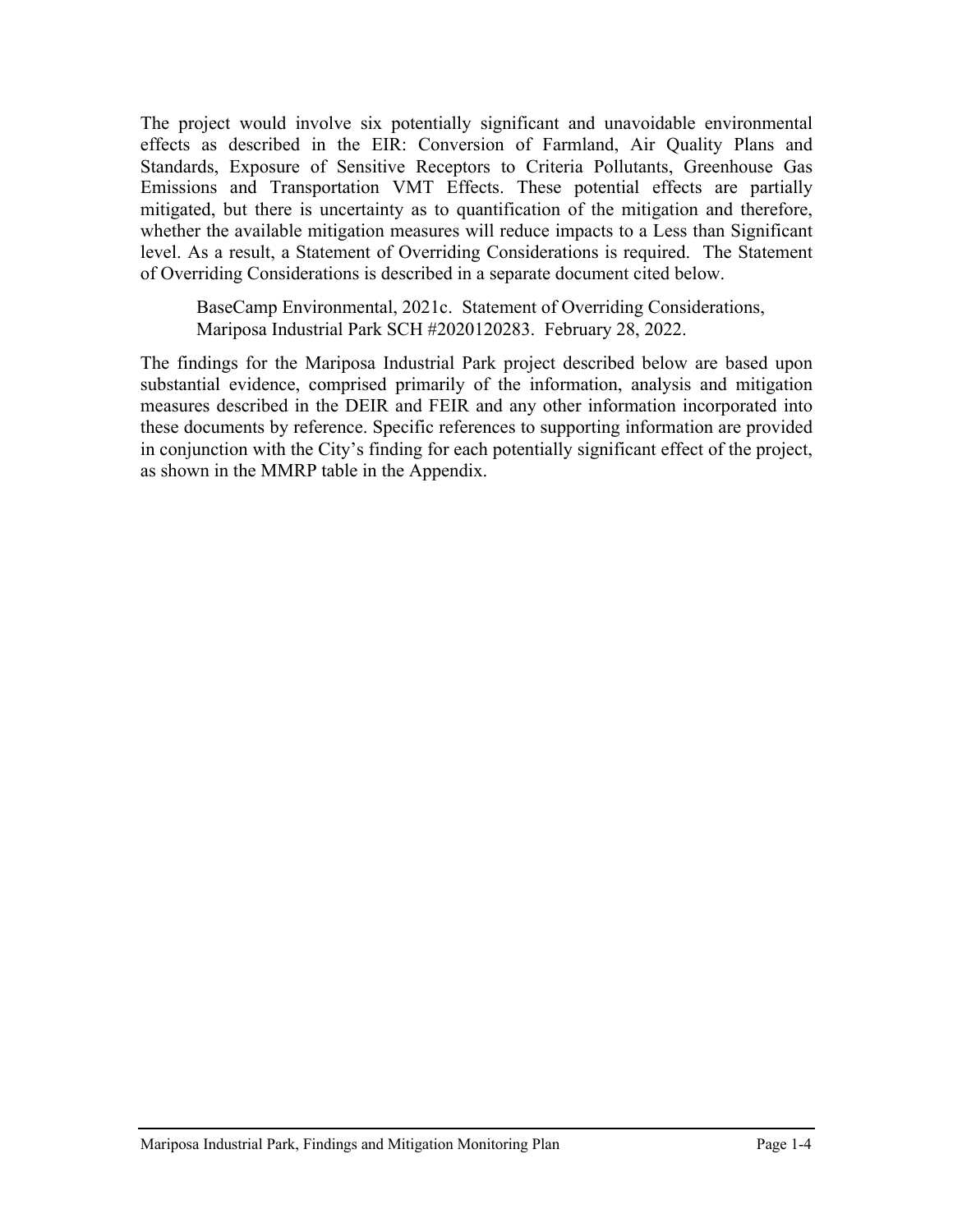# 2.0 FINDINGS OF THE LEAD AGENCY WITH REGARD TO ENVIRONMENTAL EFFECTS

### 2.1 ENVIRONMENTAL EFFECTS OF THE PROJECT THAT ARE LESS THAN SIGNIFICANT AND REQUIRE NO FINDINGS

The following items were evaluated in the EIR and were determined to have no effect or a less than significant effect on the environment and do not require findings under CEQA.

It should be noted that some of these potential environmental effects, including air quality, agricultural land conversion, noise and traffic, were identified in the Mariposa Industrial Park Draft EIR as subjects not requiring further analysis under CEQA. These and other environmental subjects were addressed on a city-wide level in the City's General Plan and General Plan EIR adopted in December 2018. Where any of these subjects were, after consideration of all feasible mitigation measures, considered significant and unavoidable, they were addressed in the CEQA Findings and Statement of Overriding Considerations adopted by the City in conjunction with the General Plan. The General Plan EIR and findings document were incorporated by reference into the Mariposa Industrial Park on page 1-4 of the Draft EIR.

4.0 AESTHETICS AND VISUAL RESOURCES

Impact AES-1: Scenic Vistas Impact AES-2: Scenic Resources Impact AES-3: Visual Character and Quality Impact AES-4: Light and Glare

5.0 AGRICULTURAL RESOURCES

Impact AG-2: Agricultural Zoning and Williamson Act Impact AG-3: Indirect Conversion of Agricultural Lands

6.0 AIR QUALITY

Impact AIR-1: Air Quality Plans and Standards, Construction Emissions Impact AIR-4: Exposure of Sensitive Receptors to Toxic Air Contaminants Impact AIR-5: Odors and Other Emissions

7.0 BIOLOGICAL RESOURCES

Impact BIO-2: Riparian and Other Sensitive Habitats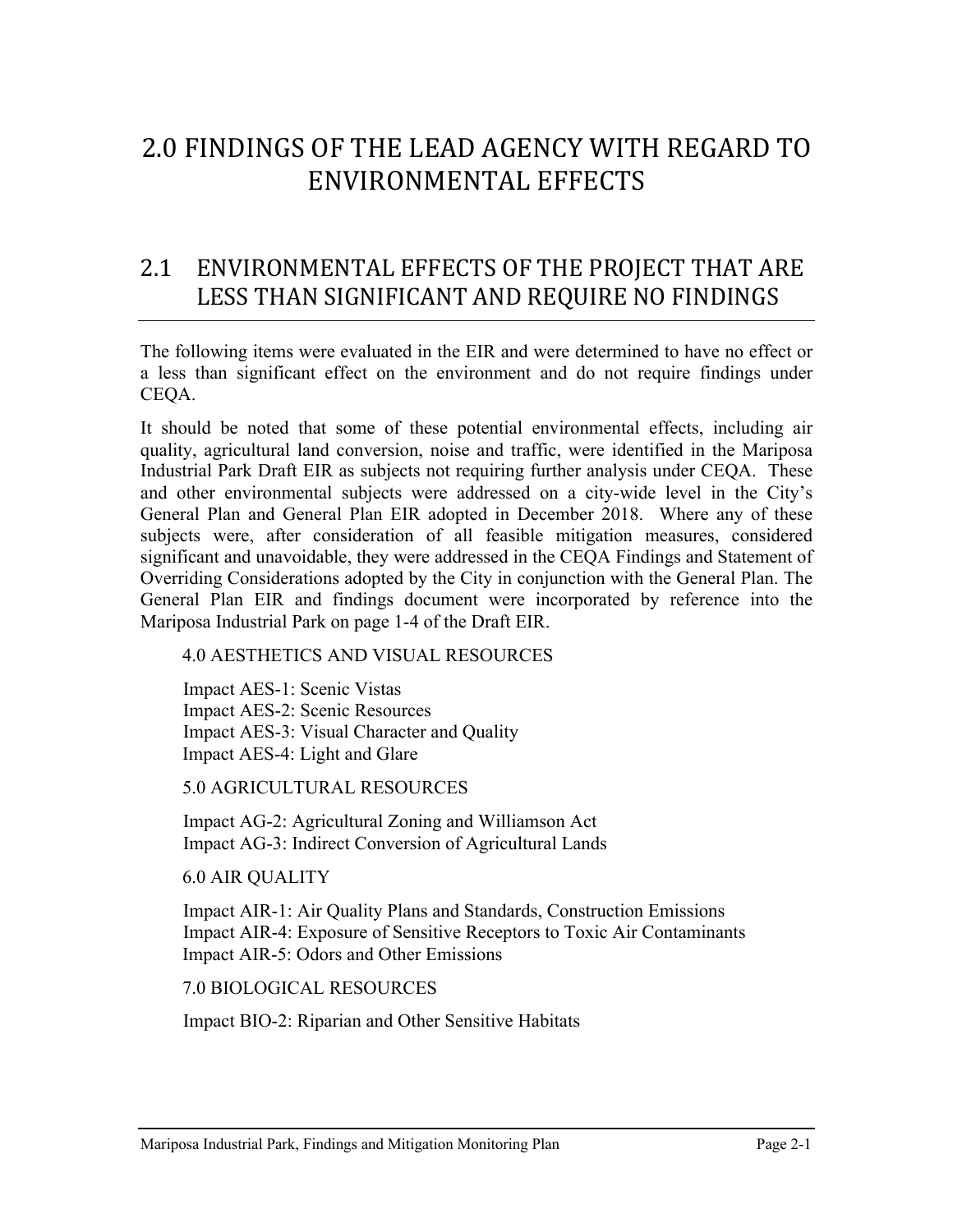#### 8.0 CULTURAL RESOURCES AND TRIBAL CULTURAL RESOURCES

Impact CULT-1 Historical Resources

#### 9.0 GEOLOGY, SOILS, AND MINERAL RESOURCES

Impact GEO-1: Faulting and Seismicity Impact GEO-2: Other Geologic Hazards Impact GEO-3: Soil Erosion Impact GEO-4: Expansive Soils Impact GEO-6: Access to Mineral Resources

#### 10.0 GREENHOUSE GAS EMISSIONS

Impact GHG-2: Project GHG Operational Emissions and Consistency with Applicable Plans and Policies.

#### 11.0 HAZARDS AND HAZARDOUS MATERIALS

Impact HAZ-1: Hazardous Material Transportation and Storage

Impact HAZ-2: Hazardous Material Releases

Impact HAZ-3: Hazardous Material Sites

Impact HAZ-4: Airport Hazards

Impact HAZ-5: Interference with Emergency Vehicle Access and Evacuations Impact HAZ-6: Wildfire Hazards

#### 12.0 HYDROLOGY AND WATER QUALITY

Impact HYDRO-1: Surface Water Resources and Quality Impact HYDRO-2: Groundwater Resources and Quality Impact HYDRO-3: Drainage Patterns and Runoff Impact HYDRO-4: Release of Pollutants in Flood, Tsunami, and Seiche Zones Impact HYDRO-5: Consistency with Water Quality and Groundwater Management Plans

13.0 LAND USE, POPULATION, AND HOUSING

Impact LUP-1: Division of Communities Impact LUP-2: Conflict with Applicable Plans, Policies, and Regulations Impact LUP-3: Inducement of Population Growth Impact LUP-4: Displacement of Housing and People

14.0 NOISE

Impact NOISE-4: Groundborne Vibrations Impact NOISE-5: Airport and Airstrip Noise

15.0 PUBLIC SERVICES AND RECREATION

Impact PSR-1: Fire Protection Services Impact PSR-2: Police Protection Services Impact PSR-3: Schools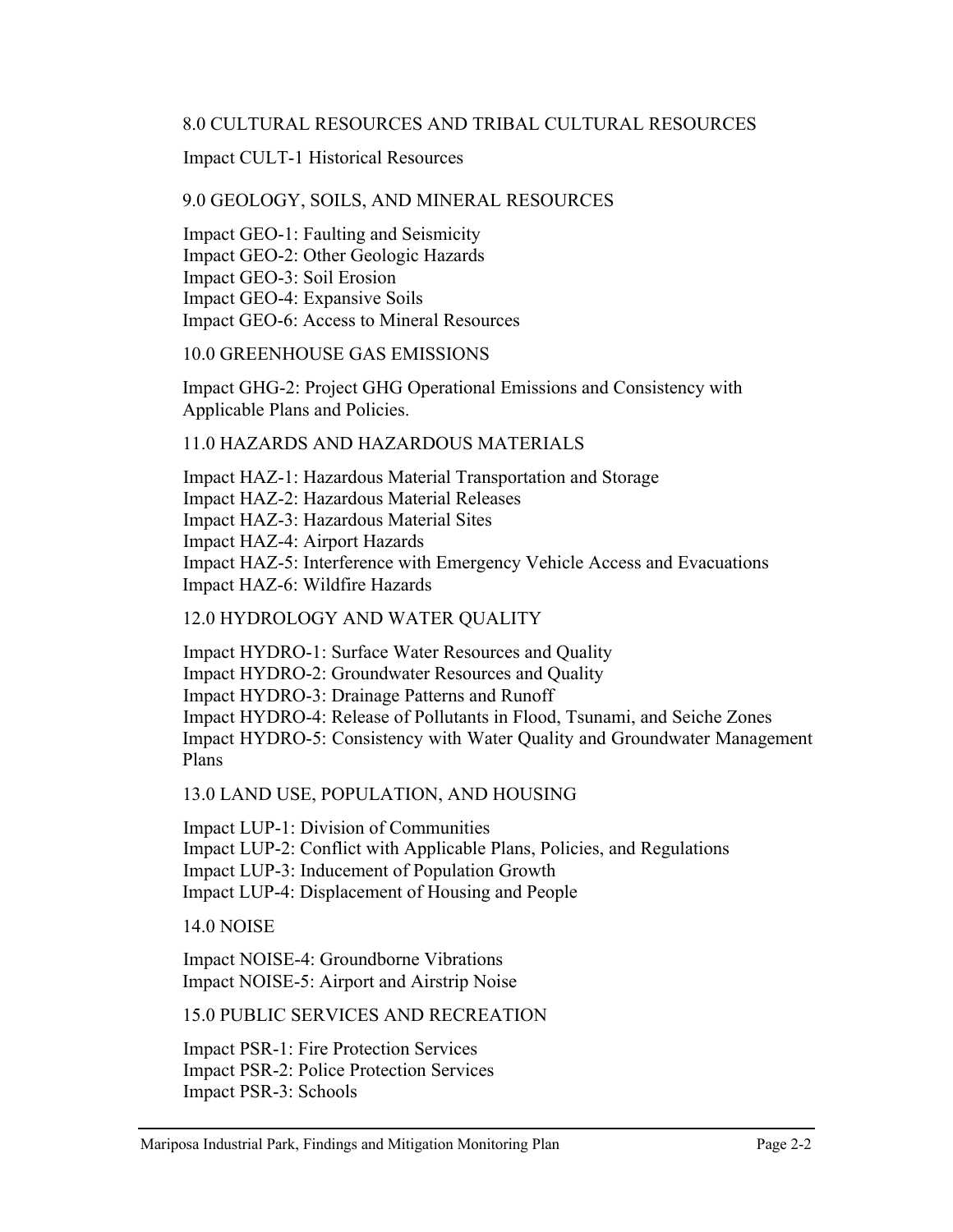Impact PSR-4: Parks and Recreational Services Impact PSR-5: Other Public Facilities

#### 16.0 TRANSPORTATION

\*Impact TRANS-1: Motor Vehicle Transportation Plans-Intersections \*Impact TRANS-2: Motor Vehicle Transportation Plans-Road Way Segments Impact TRANS-3: Motor Vehicle Transportation Plans-Ramp Junctions Impact TRANS-4: Motor Vehicle Transportation Plans-Truck Routes Impact TRANS-5: Conflicts with Non-Motor Vehicle Transportation Plans Impact TRANS-7: Safety Hazards Impact TRANS-8: Emergency Access

\*Note: Impacts are the subject to transportation improvement recommendations, but do not require mitigation

#### UTILTIES AND ENERGY

Impact UTIL-1: Wastewater Services and Facilities Impact UTIL-2: Water Services and Facilities Impact UTIL-3: Stormwater Services and Facilities Impact UTIL-4: Solid Waste Impact UTIL-5: Energy and Telecommunications Systems Impact UTIL-6: Project Energy Consumption

## 2.2 ENVIRONMENTAL EFFECTS OF THE PROJECT THAT REQUIRE FINDINGS

The environmental effects that were found by the EIR to be significant and/or potentially significant prior to the application of mitigation measures include the effects listed below. As required by CEQA, the City must make findings with respect to each of these significant effects. The City's findings, and the evidence in support of those findings, are detailed in the Mitigation Monitoring/Findings table shown in the Appendix. All of the following environmental effects would be reduced to a less than significant level with mitigation measures.

Impact BIO-1: Special-Status Species and Habitats

Impact BIO-3: State and Federally Protected Wetlands

Impact BIO-4: Migratory Fish and Wildlife Habitats

Impact BIO-5: Local Biological Requirements

Impact BIO-6: Habitat Conservation Plans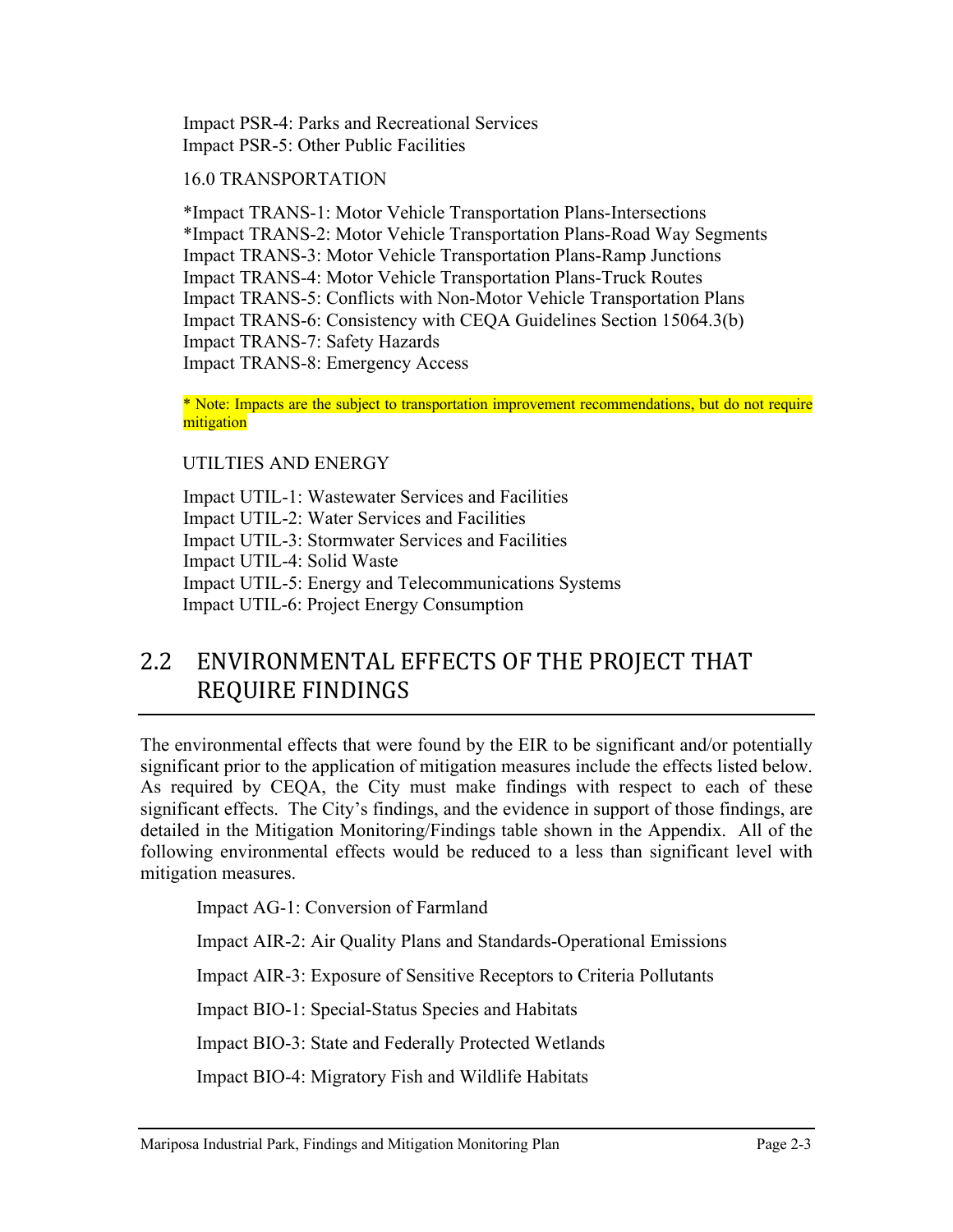Impact CULT-2: Archaeological and Tribal Cultural Resources

Impact CULT-3: Human Burials

Impact GEO-5: Paleontological Resources and Unique Geological Features

Impact NOISE-2: Increase in Noise Levels in excess of Standards-Other Project Noise

Impact NOISE-3: Increase in Noise Levels in Excess of Standards-Construction

The EIR indicates that the proposed project would involve six potentially significant and unavoidable effects:

Impact AG-1: Conversion of Farmland

Impact AIR-2: Air Quality plans and Standards-Operational Emissions

Impact AIR-3: Exposure of Sensitive Receptors to Criteria Pollutants

Impact GHG-1: Project GHG Construction Emissions and Consistency with Applicable Plans and Policies

Impact NOISE-1: Increase in Noise Levels in Excess of Standards-Traffic

Impact TRANS-6: Consistency with CEQA Guidelines Section 15064.3(b)

In order to address these significant and unavoidable effects, findings related to alternatives and a Statement of Overriding Consideration for the project are provided in a separate document as noted above.

## 2.3 FINDINGS TABLE

The City's findings with respect to each of the significant or potentially significant environmental effects of the project are detailed in the Mitigation Monitoring/Findings table shown in the Appendix. The findings consider each of the significant or potentially significant environmental effects of the project on an individual basis. Each environmental effect is briefly identified, all of the mitigation measures identified in the EIR are listed, and the significance of each environmental effect after application of the mitigation measures is identified. Following this, the City's finding with respect to the environmental effect, and the location of source information for the City's finding, are identified.

The findings are based upon the whole of the information and analysis included in the EIR and, in particular, on the implementation of the project mitigation measures identified in the EIR as described in the following Mitigation Monitoring/Reporting Plan.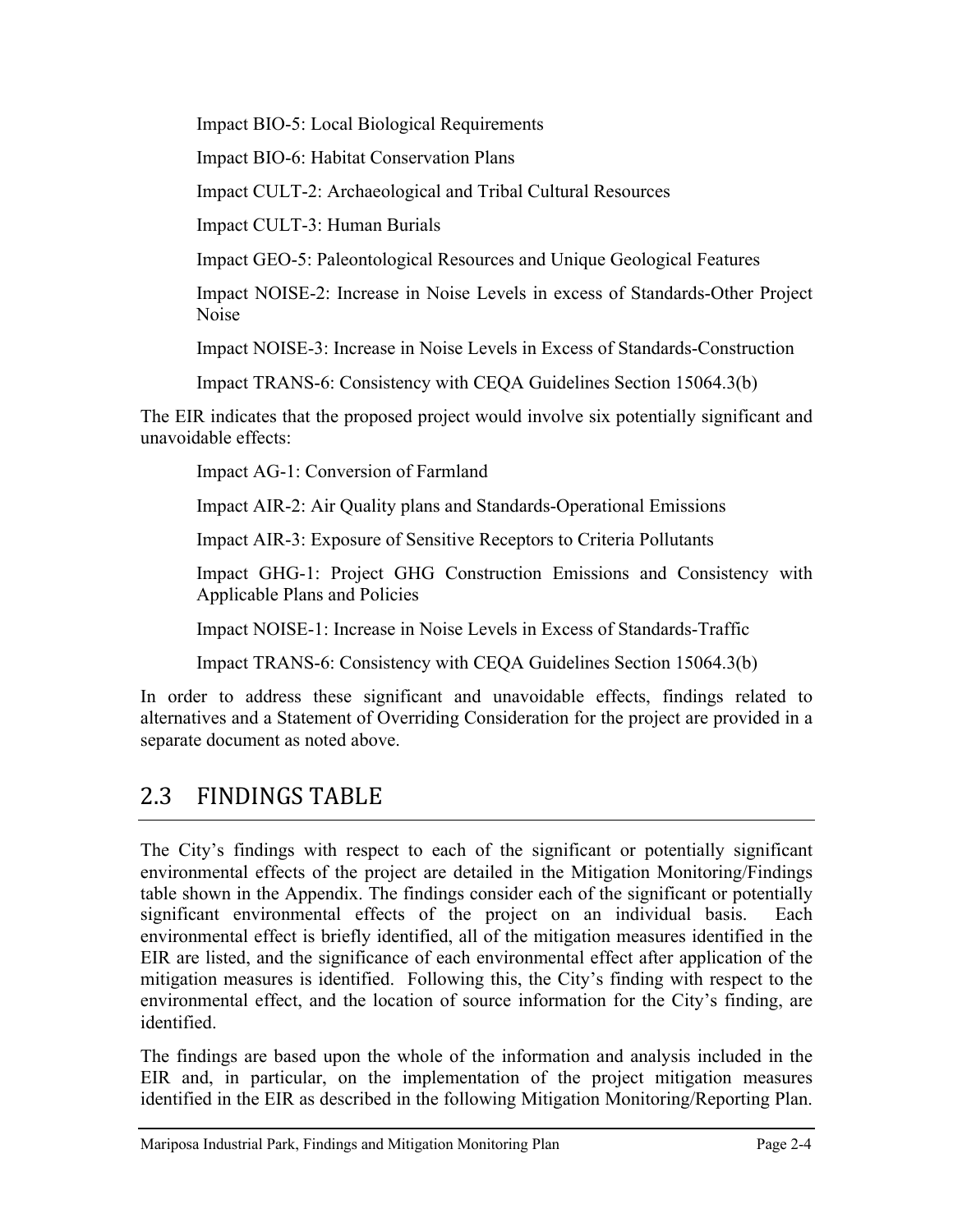As described in the MMRP, implementation of the mitigation measures will be accomplished through incorporation in permits and approvals as well as project improvement plans and specifications. Implementation of mitigation measures will be ensured through monitoring of project activities by the Stockton Community Development Department. Section 5.0 of this document adopts the MMRP.

Potential findings for the significant and potentially significant effects of the project are prescribed in Sections 15091 of the State CEQA Guidelines. The three potential findings as they apply to the significant effects of the project are listed below. The findings are listed by number reference only in the appended table describing findings for the individual significant effects.

- *Finding 1 Changes or alterations to the project have been required of, or incorporated into, the project that will avoid or substantially lessen the significant environmental effect, as identified in the Final EIR.* (This is the finding made by the City for all but six of the significant or potentially significant environmental effects identified in the EIR.)
- *Finding 2 Changes or alterations to the project that would avoid or substantially lessen the subject environmental effect are within the responsibility and jurisdiction of another public agency and not the City. Such changes or alterations have been adopted by such other agency, or can and should be adopted by such other agency.* (This finding is not applied to any of the environmental effects identified in the EIR.)
- *Finding 3 Mitigation measures or alternatives that would avoid or substantially lessen the subject environmental effect are infeasible as a result of specific economic, legal, social, technological or other considerations.*  (This finding is applied to six of the environmental effects identified in the EIR, which were determine to be unavoidable and are the subject of the City's Statement of Overriding Considerations.)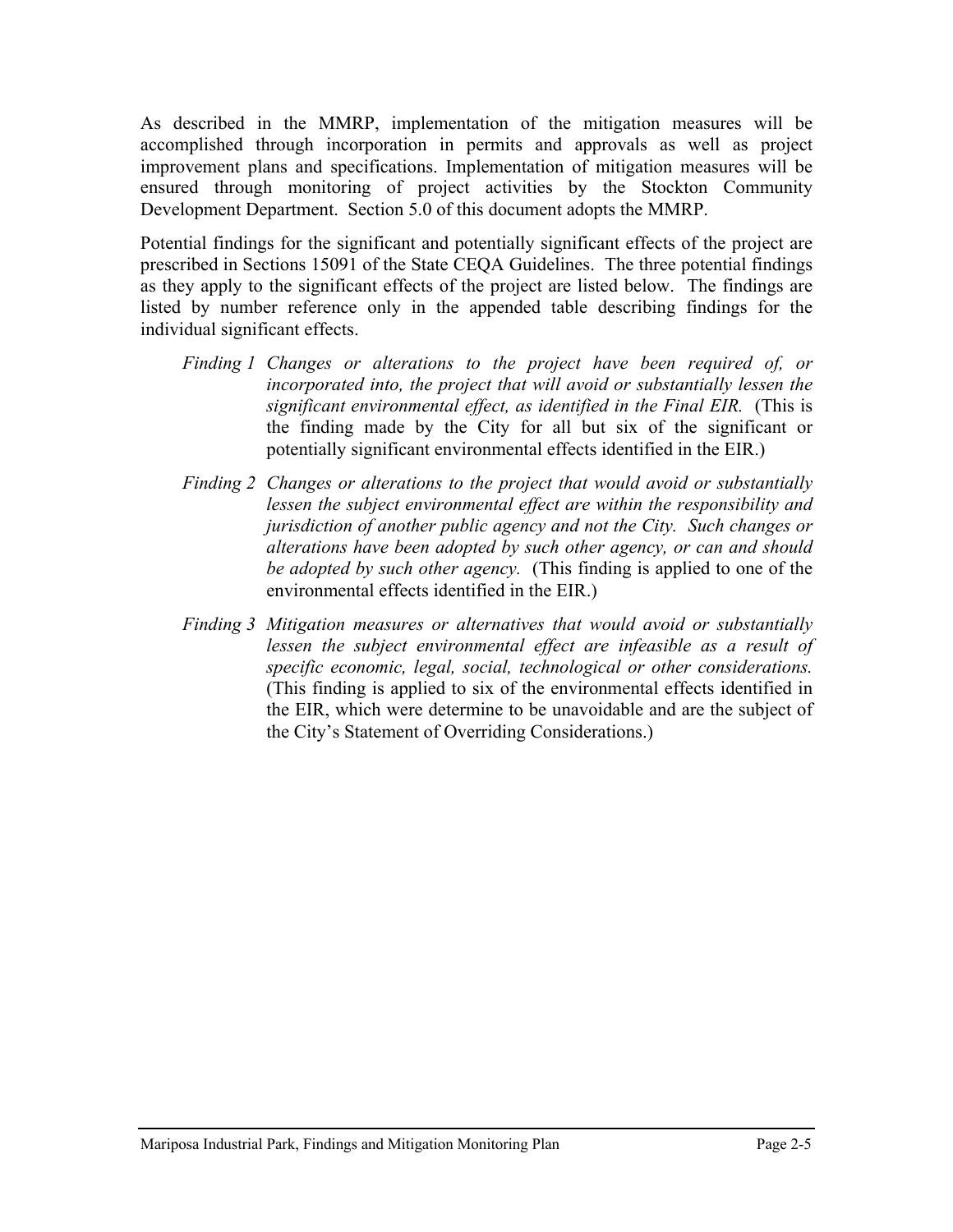# 3.0 MITIGATION MONITORING/REPORTING PROGRAM

CEQA requires more than just preparing environmental documents; it also requires the governmental agency to change or place conditions on a project, or to adopt plans or ordinances for a broader class of projects, which would address potential environmental impacts. To ensure that mitigation measures within the Lead Agency's purview are actually implemented, CEQA requires the adoption of a mitigation monitoring and/or reporting program (MMRP). Specifically, CEQA Guidelines Section 15091(d) requires that a public agency, when making findings for the significant impacts of a project,

"shall also adopt a program for reporting on or monitoring the changes which it has either required in the project or made a condition of approval to avoid or substantially lessen significant environmental effects. These measures must be fully enforceable through permit conditions, agreements, or other measures."

Mitigation measures that are not feasible, or are within the jurisdiction of other agencies, are addressed through the findings required by CEQA Guidelines Section 15091. The Mariposa Industrial Park involves one such mitigation measure. The Council's certification of the EIR, and the approval of the project together with adoption of this document, will initiate implementation of the Mitigation Monitoring/Reporting Program for the project.

The EIR sets forth several mitigation measures that will be applicable to the project. The table shown in the Appendix summarizes the environmental effects that could result from approval of the proposed project as described in the EIR. The table identifies 1) each effect, 2) how each significant effect would be mitigated, 3) the responsibility for implementation of each mitigation measure, 4) the responsibility for monitoring of the mitigation measures, and 5) the City's CEQA finding, the significance of the effect with mitigation and the source material for the finding. The table follows the same sequence as the impact analysis in the EIR. Reporting actions required to ensure that the mitigation measures are implemented are also described in the table.

The significance determination for each environmental effect evaluated in the EIR was based on one or more criteria for significance developed from guidance contained in the CEQA Guidelines, or other "significance thresholds" established by federal, state, regional, or local agencies:

- A "Significant" effect is a substantial adverse change in the environment (CEQA Guidelines Section 15382).
- A "Cumulatively Significant" effect is a substantial adverse change in the environment, which results from cumulative development in the City of Stockton.
- A "Potentially Significant" effect is one that is likely to cause future substantial adverse changes to the environment.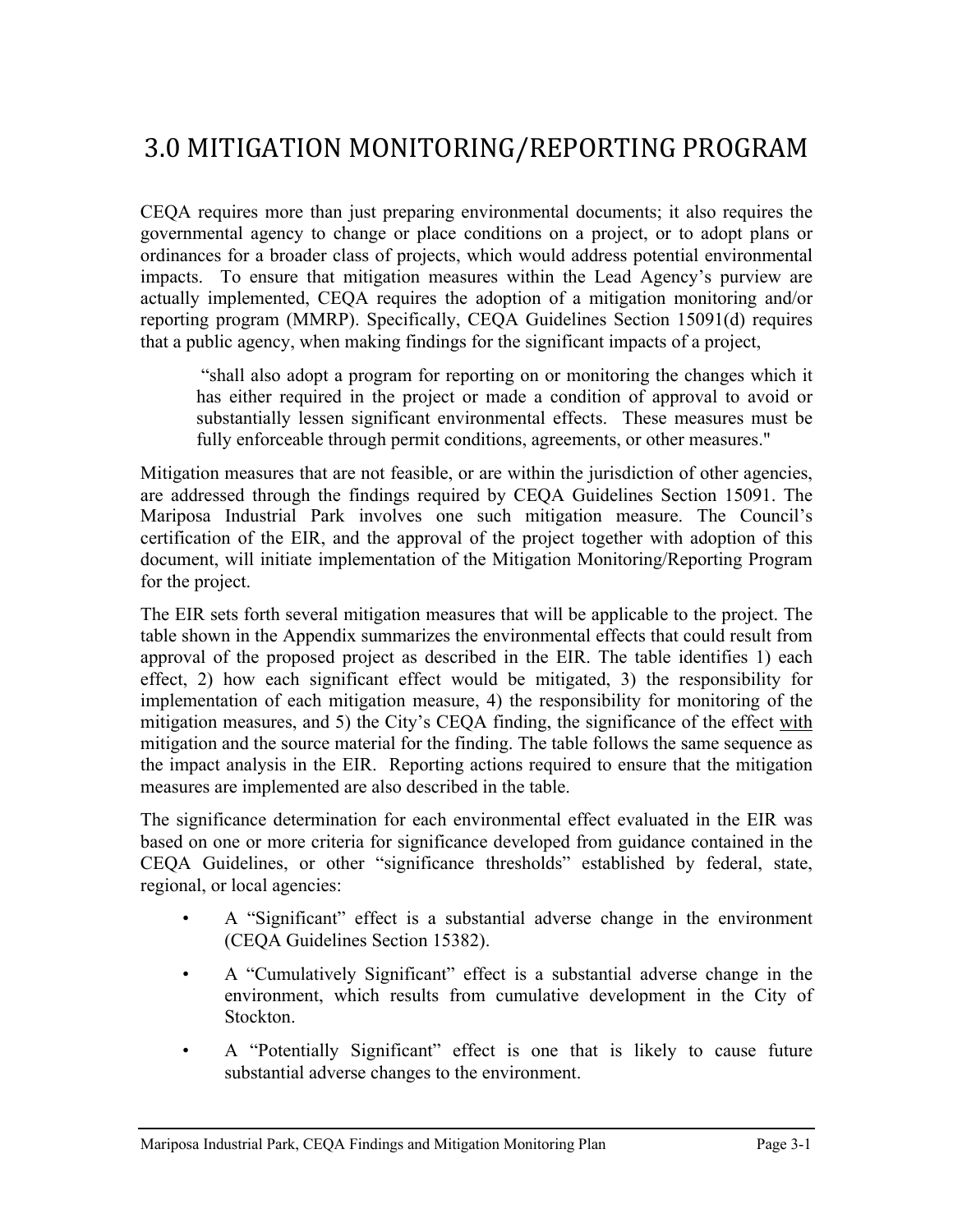- A "Significant and Unavoidable" effect is one for which there is no known or feasible mitigation.
- A "Not Significant" effect is one that may be adverse but does not exceed the defined significance threshold.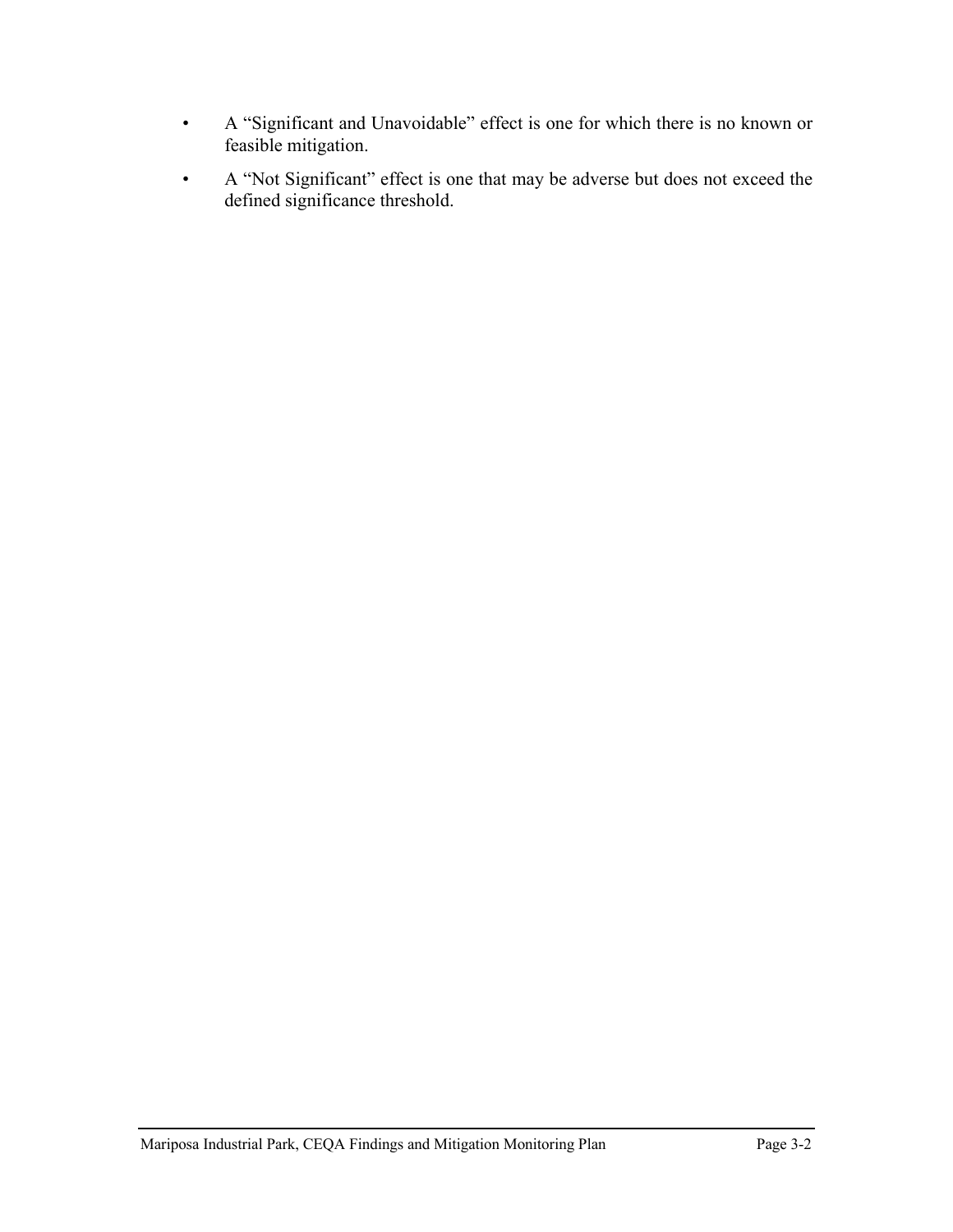| <b>Impact/Mitigation Measures</b> | <b>Implementation Responsibility</b> | Monitoring/Reporting<br>Responsibility | CEQA Finding,<br>Significance with<br>Mitigation,<br>Sources |
|-----------------------------------|--------------------------------------|----------------------------------------|--------------------------------------------------------------|
|-----------------------------------|--------------------------------------|----------------------------------------|--------------------------------------------------------------|

| <b>AESTHETICS</b><br>4.0                                                                                                                                                                                                                                                                                                                                                                                                                                                                                 |                                                                                                                                                                             |
|----------------------------------------------------------------------------------------------------------------------------------------------------------------------------------------------------------------------------------------------------------------------------------------------------------------------------------------------------------------------------------------------------------------------------------------------------------------------------------------------------------|-----------------------------------------------------------------------------------------------------------------------------------------------------------------------------|
| There are no significant or potentially significant impacts in this issue area.                                                                                                                                                                                                                                                                                                                                                                                                                          |                                                                                                                                                                             |
| <b>AGRICULTURE</b><br>5.0                                                                                                                                                                                                                                                                                                                                                                                                                                                                                |                                                                                                                                                                             |
| Conversion of Farmland. This is a significant impact.                                                                                                                                                                                                                                                                                                                                                                                                                                                    |                                                                                                                                                                             |
| None feasible                                                                                                                                                                                                                                                                                                                                                                                                                                                                                            | 3 SU                                                                                                                                                                        |
|                                                                                                                                                                                                                                                                                                                                                                                                                                                                                                          | Rationale:<br>DEIR, Pages 5-5<br>to $5-6$                                                                                                                                   |
| 6.0<br><b>AIR QUALITY</b>                                                                                                                                                                                                                                                                                                                                                                                                                                                                                |                                                                                                                                                                             |
| Air Quality Plans and Standards- Operational Emissions. This is a significant issue.                                                                                                                                                                                                                                                                                                                                                                                                                     |                                                                                                                                                                             |
| All available mitigation measures are assigned to the project in the<br>FEIR. There is uncertainty in terms of quantification as to the degree of<br>impact reduction that will be achieved and whether impacts will be<br>reduced to a Less than Significant level.                                                                                                                                                                                                                                     | 3 SU<br>Rationale:<br>DEIR, Pages 6-<br>14 to $6-16$                                                                                                                        |
| Exposure of Sensitive Receptors to Criteria Pollutants                                                                                                                                                                                                                                                                                                                                                                                                                                                   |                                                                                                                                                                             |
| The applicant will be<br>The project applicant, to reduce carbon monoxide<br>AIR-1:<br>concentrations to an acceptable level, shall contribute fair-share costs to responsible for payment of<br>an improvement on the Mariposa Road and Carpenter Road intersection fair share costs.<br>that would widen the northeast-bound Carpenter Road approach to<br>of improvement plans.<br>include an exclusive northeast-bound-to northwest-bound left-turn lane,<br>and a combined through/right-turn lane. | The Department of Public Works will 3 SU<br>be responsible for ensuring that fair<br>Rationale:<br>share costs are paid prior to approval<br>DEIR, Pages 6-<br>16 to $6-19$ |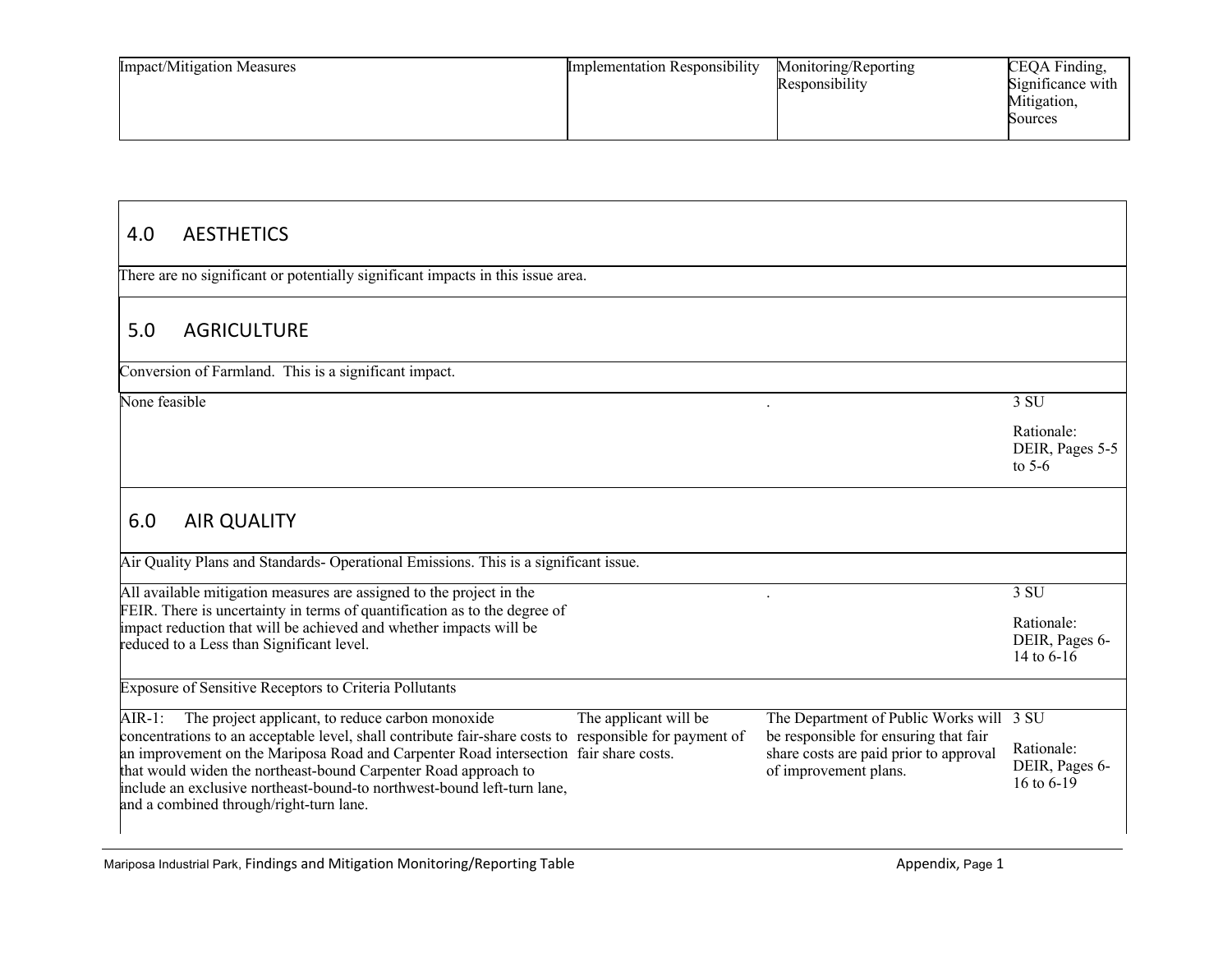| <b>Impact/Mitigation Measures</b> | <b>Implementation Responsibility</b> | Monitoring/Reporting<br>Responsibility | CEQA Finding,<br>Significance with<br>Mitigation,<br>Sources |
|-----------------------------------|--------------------------------------|----------------------------------------|--------------------------------------------------------------|
|-----------------------------------|--------------------------------------|----------------------------------------|--------------------------------------------------------------|

| Special-Status Species and Habitats. This is a potentially significant issue                                                                                                                                                                                                                                                                                                                                                                                                                                                                                                                                                                                                                                                                                                                                                                                                                        |                                                                                                                                                                                                                                                                                                                                                                                                                                                  |                                                                                                                                                                                                                                            |                                                    |
|-----------------------------------------------------------------------------------------------------------------------------------------------------------------------------------------------------------------------------------------------------------------------------------------------------------------------------------------------------------------------------------------------------------------------------------------------------------------------------------------------------------------------------------------------------------------------------------------------------------------------------------------------------------------------------------------------------------------------------------------------------------------------------------------------------------------------------------------------------------------------------------------------------|--------------------------------------------------------------------------------------------------------------------------------------------------------------------------------------------------------------------------------------------------------------------------------------------------------------------------------------------------------------------------------------------------------------------------------------------------|--------------------------------------------------------------------------------------------------------------------------------------------------------------------------------------------------------------------------------------------|----------------------------------------------------|
| The developer shall apply to the San Joaquin Council of<br>BIO-1:<br>Governments (SJCOG) for coverage under the San Joaquin County<br>Multi-Species Open Space and Habitat Conservation Plan (SJMSCP).<br>The project site shall be inspected by the SJMSCP biologist, who will<br>recommend which Incidental Take Minimization Measures (ITMMs)<br>set forth in the SJMSCP should be implemented. The project applicant<br>shall pay the required SJMSCP fee, if any, and be responsible for the<br>implementation of the specified ITMMs.                                                                                                                                                                                                                                                                                                                                                         | for submitting the SJMSCP<br>coverage application,<br>payment of required fees<br>and implementation of<br>ITMMs. The ODS'<br>Engineer will be responsible<br>for incorporating ITMM<br>requirements in the project<br>plans and specifications.<br>The Contractor will be<br>responsible for adherence to<br>the plans and specifications,<br>hiring a qualified biologist if<br>required and implementing<br>the biologist<br>recommendations. | The ODS will be responsible The Community Development<br>Department will verify that SJMSCP<br>coverage has been obtained and that<br>other mitigation measures have been<br>implemented as required by ITMMs.                             | 1,NS<br>Rationale:<br>DEIR, Pages 7-<br>15 to 7-17 |
| State and Federally Protected Wetlands. This is a potentially significant issue                                                                                                                                                                                                                                                                                                                                                                                                                                                                                                                                                                                                                                                                                                                                                                                                                     |                                                                                                                                                                                                                                                                                                                                                                                                                                                  |                                                                                                                                                                                                                                            |                                                    |
| Prior to the start of construction work in the area where<br>$BIO-2$ :<br>seasonal wetlands have been identified, the project developer shall<br>conduct a wetland delineation identifying jurisdictional Waters of the<br>U.S. and wetlands. The delineation shall be verified by the U.S. Army<br>Corps of Engineers (Corps). The delineation shall be used to determine<br>if any project work will encroach upon any jurisdictional water, thereby<br>necessitating an appropriate permit. For any development work that<br>may affect a delineated jurisdictional Water, the project developer shall<br>obtain any necessary permits from the U.S. Army Corps of Engineers<br>prior to the start of development work within these locations.<br>Depending on the Corps permit issued, the project applicant shall also<br>apply for a Section 401 Water Quality Certification from the Central | The ODS will be responsible<br>for obtaining the required<br>wetland delineation and<br>verification, for proposing<br>adequate mitigation, for<br>obtaining required permits<br>and providing proof of<br>issuance to the City.                                                                                                                                                                                                                 | The City will be responsible for<br>ensuring that the wetland delineation<br>has been completed, required permits<br>have been issued and that specified<br>mitigation measures are incorporated<br>into project plans and specifications. | 1, NS<br>Rationale:<br>DEIR, Pages 7-<br>17, 7-19  |

Mariposa Industrial Park, Findings and Mitigation Monitoring/Reporting Table Appendix, Page 2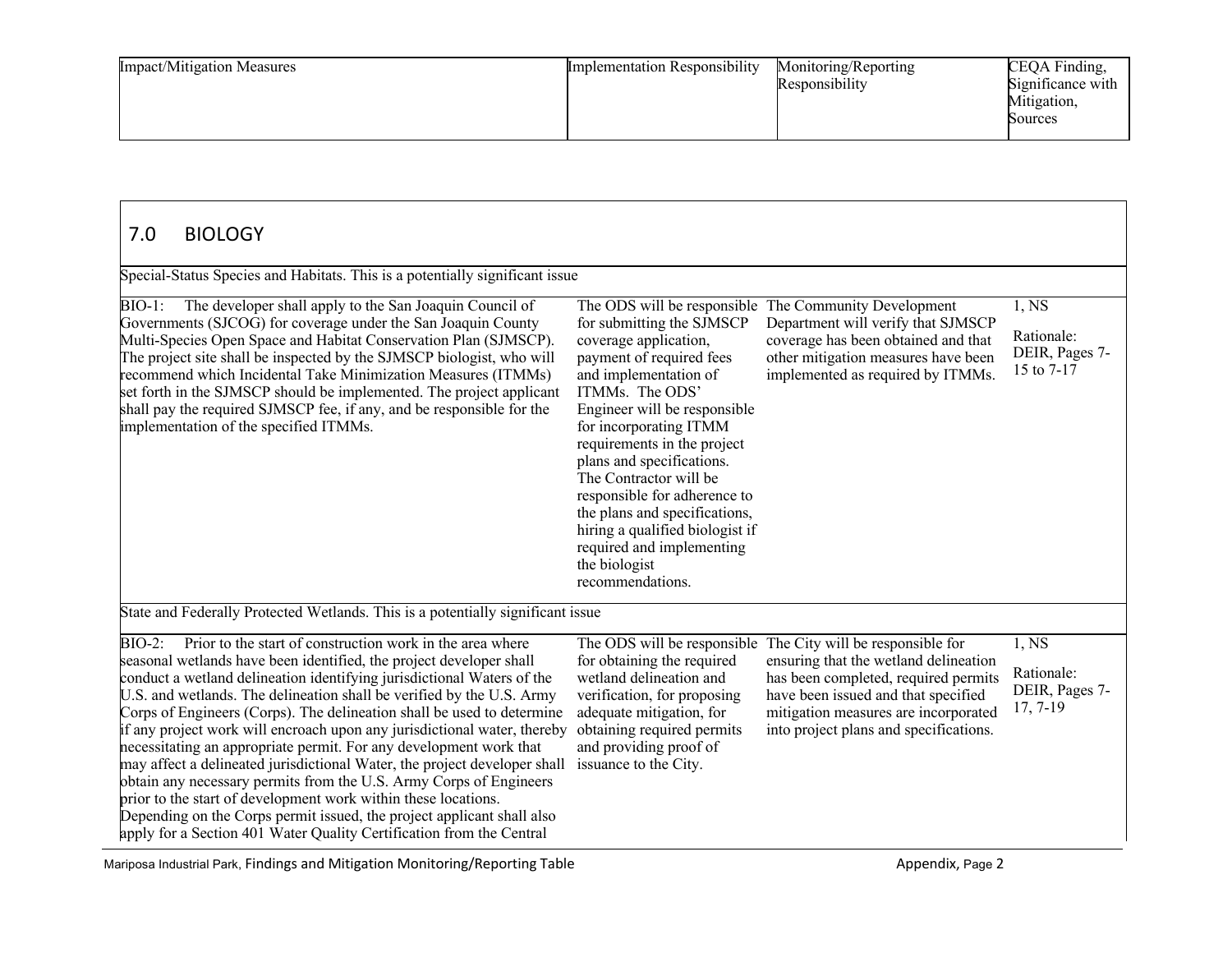| <b>Impact/Mitigation Measures</b> | <b>Implementation Responsibility</b> | Monitoring/Reporting<br>Responsibility | CEQA Finding,<br>Significance with<br>Mitigation,<br>Sources |
|-----------------------------------|--------------------------------------|----------------------------------------|--------------------------------------------------------------|
|-----------------------------------|--------------------------------------|----------------------------------------|--------------------------------------------------------------|

| Valley Regional Water Quality Control Board. If the seasonal wetlands<br>are avoided, or if phased development occurs in areas where no<br>wetlands have been identified, then this mitigation measure does not<br>apply.                                                                                                                                                                                                                                                                                                                                                                                                                                                                                                                                      |                                                                                                                                                   |                                                                                                                                                                                                  |                                                      |
|----------------------------------------------------------------------------------------------------------------------------------------------------------------------------------------------------------------------------------------------------------------------------------------------------------------------------------------------------------------------------------------------------------------------------------------------------------------------------------------------------------------------------------------------------------------------------------------------------------------------------------------------------------------------------------------------------------------------------------------------------------------|---------------------------------------------------------------------------------------------------------------------------------------------------|--------------------------------------------------------------------------------------------------------------------------------------------------------------------------------------------------|------------------------------------------------------|
| Prior to the start of construction work in North Littlejohns<br>$BIO-3:$<br>Creek, the project developer shall obtain any necessary permits from                                                                                                                                                                                                                                                                                                                                                                                                                                                                                                                                                                                                               | for obtaining the required                                                                                                                        | The ODS will be responsible The City will be responsible for<br>ensuring that required permits have                                                                                              | 1, NS                                                |
| the California Department of Fish and Wildlife and the Central Valley<br>Flood Protection Board. The project developer shall comply with all<br>conditions attached to any required permit.                                                                                                                                                                                                                                                                                                                                                                                                                                                                                                                                                                    | permits and providing proof<br>of issuance to the City.                                                                                           | been issued.                                                                                                                                                                                     | Rationale:<br>DEIR, Pages 7-<br>$17, 7-19$           |
| Prior to the start of construction work in the area where<br><b>BIO-4:</b><br>seasonal wetlands have been identified, the project developer shall<br>obtain any necessary Waste Discharge Requirements from the Central<br>Valley Regional Water Quality Control Board. Pursuant to the San<br>Joaquin County Multi-Species Habitat Conservation and Open Space<br>Plan, the filling of seasonal wetlands containing vernal pool<br>invertebrates shall be delayed until the wetlands are dry and SJCOG<br>biologists can collect the surface soils from the wetlands, to store them<br>for future use on off-site seasonal wetland creation on SJCOG preserve<br>lands. If the seasonal wetlands are avoided, then this mitigation<br>measure does not apply. | for obtaining Waste<br>Discharge Requirements if<br>necessary and for timing of<br>fill in coordination with the<br>SJCOG biologists.             | The ODS will be responsible The City will be responsible for<br>ensuring that Waste Discharge<br>Requirements have been obtained and<br>that seasonal wetland fill is<br>coordinated with SJCOG. | 1,NS<br>Rationale:<br>DEIR, Page 7-<br>$17 - 7 - 19$ |
| <b>Local Biological Requirements</b>                                                                                                                                                                                                                                                                                                                                                                                                                                                                                                                                                                                                                                                                                                                           |                                                                                                                                                   |                                                                                                                                                                                                  |                                                      |
| BIO-5: If removal of any oak tree on the project site is required, a                                                                                                                                                                                                                                                                                                                                                                                                                                                                                                                                                                                                                                                                                           |                                                                                                                                                   | The ODS will be responsible The City will be responsible for                                                                                                                                     | 1, NS                                                |
| certified arborist shall survey the oak trees proposed for removal to<br>determine if they are Heritage Trees as defined in Stockton Municipal<br>Code Chapter 16.130. The arborist report with its findings shall be<br>submitted to the City's Community Development Department. If<br>Heritage Trees are determined to exist on the property, removal of any<br>such tree shall require a permit to be issued by the City in accordance<br>with Stockton Municipal Code Chapter 16.130. The permittee shall<br>comply with all permit conditions, including tree replacement at<br>specified ratios.                                                                                                                                                        | for surveying oak trees to be<br>removed, preparation of an<br>arborist report and obtaining<br>permits for removal of<br>Heritage trees, if any. | review of the arborist report and<br>ensuring that any necessary tree<br>removal permits have been obtained.                                                                                     | Rationale:<br>DEIR, Pages 7-<br>$17, 7-20$           |
|                                                                                                                                                                                                                                                                                                                                                                                                                                                                                                                                                                                                                                                                                                                                                                |                                                                                                                                                   |                                                                                                                                                                                                  |                                                      |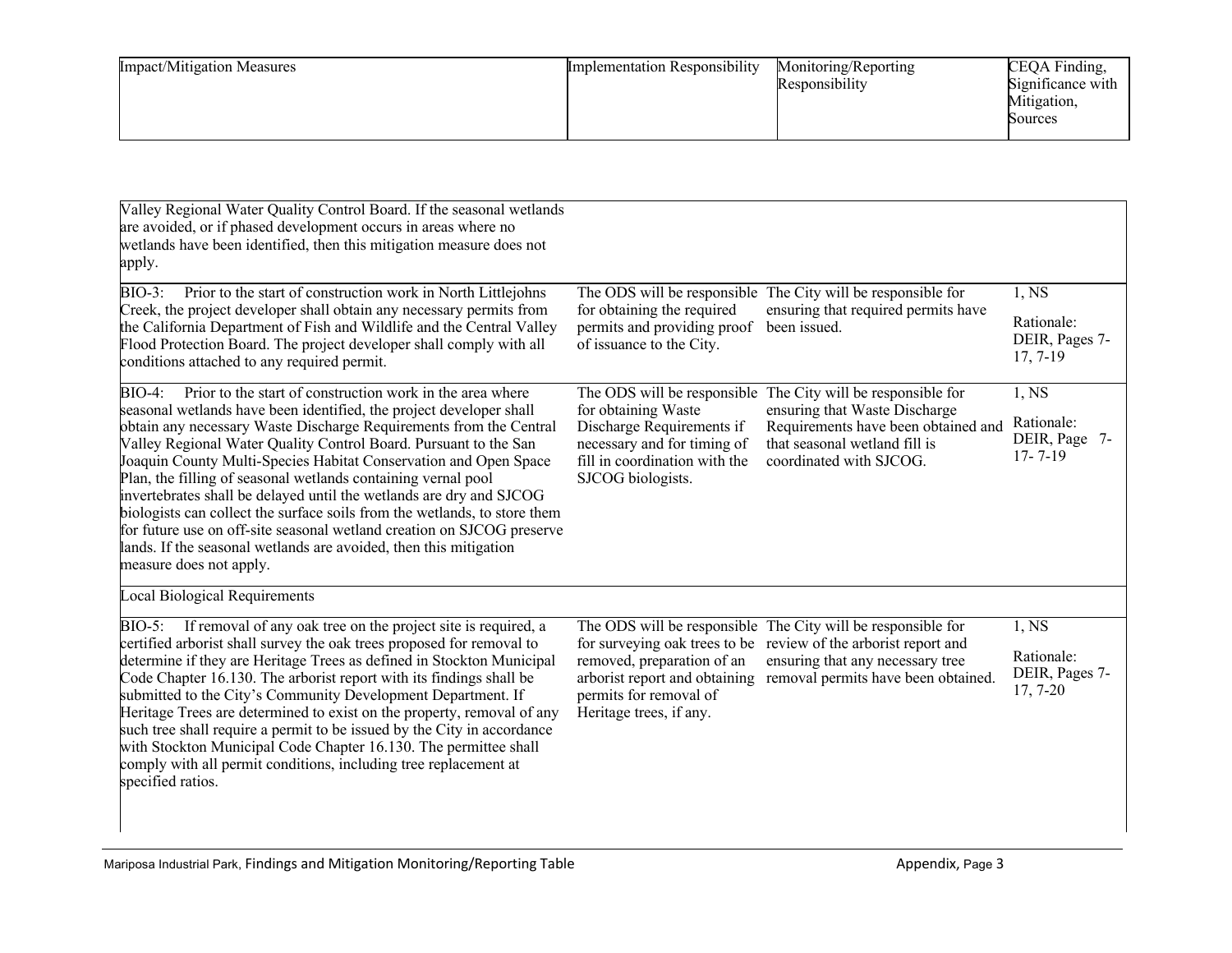| <b>Impact/Mitigation Measures</b> | <b>Implementation Responsibility</b> | Monitoring/Reporting<br>Responsibility | CEQA Finding,<br>Significance with<br>Mitigation,<br>Sources |
|-----------------------------------|--------------------------------------|----------------------------------------|--------------------------------------------------------------|
|-----------------------------------|--------------------------------------|----------------------------------------|--------------------------------------------------------------|

| 8.0<br><b>CULTURAL RESOURCES</b>                                                                                                                                                                                                                                                                                                                                                                                                                                                                                                                                                                                                                                                                                                                                                                                                                                                                                                                                                                                                                                                                                                                                                                                                                                                                                                                                |                                                                                                                                                                                                                                                                                                                                                                                                                                      |                                                                                                                                                                                                               |                                                   |
|-----------------------------------------------------------------------------------------------------------------------------------------------------------------------------------------------------------------------------------------------------------------------------------------------------------------------------------------------------------------------------------------------------------------------------------------------------------------------------------------------------------------------------------------------------------------------------------------------------------------------------------------------------------------------------------------------------------------------------------------------------------------------------------------------------------------------------------------------------------------------------------------------------------------------------------------------------------------------------------------------------------------------------------------------------------------------------------------------------------------------------------------------------------------------------------------------------------------------------------------------------------------------------------------------------------------------------------------------------------------|--------------------------------------------------------------------------------------------------------------------------------------------------------------------------------------------------------------------------------------------------------------------------------------------------------------------------------------------------------------------------------------------------------------------------------------|---------------------------------------------------------------------------------------------------------------------------------------------------------------------------------------------------------------|---------------------------------------------------|
| Archaeological and Tribal Cultural Resources. This is a potentially significant issue.                                                                                                                                                                                                                                                                                                                                                                                                                                                                                                                                                                                                                                                                                                                                                                                                                                                                                                                                                                                                                                                                                                                                                                                                                                                                          |                                                                                                                                                                                                                                                                                                                                                                                                                                      |                                                                                                                                                                                                               |                                                   |
| CULT-1: If any subsurface archaeological resources, including<br>human burials and associated funerary objects, are encountered during<br>construction, all construction activities within a 50-foot radius of the<br>encounter shall be immediately halted until a qualified archaeologist<br>can examine these materials and evaluate their significance. The City<br>shall be immediately notified in the event of a discovery. If burial<br>resources or tribal cultural resources are discovered, the City shall<br>notify the appropriate tribal representative, who may examine the<br>materials with the archaeologist and advise the City as to their<br>significance.<br>The archaeologist, in consultation with the tribal representative if<br>contacted, shall recommend mitigation measures needed to reduce<br>potential cultural resource effects to a level that is less than significant<br>in a written report to the City, with a copy to the tribal representative.<br>The City shall be responsible for implementing the report<br>recommendations. Avoidance is the preferred means of disposition of<br>tribal cultural resources. The contractor shall be responsible for<br>retaining qualified professionals, implementing recommended<br>mitigation measures, and documenting mitigation efforts in written<br>reports to the City. | The ODS' Engineer will be<br>responsible for incorporating<br>these requirements in the<br>project plans and specifi-<br>cations. The Contractor will<br>be responsible for reporting<br>discoveries to the City, for<br>hiring a qualified<br>archaeologist to analyze the<br>discovery and coordinate<br>with Native American tribes<br>as necessary, and for<br>implementing the<br>archaeologist's treatment<br>recommendations. | The City will be responsible for<br>ensuring that cultural resource<br>requirements have been incorporated<br>into project plans and specifications<br>and that discovery reports are<br>properly documented. | 1, NS<br>Rationale:<br>DEIR, Pages 8-<br>$7, 8-7$ |
| Human Burials. This is a potentially significant issue.                                                                                                                                                                                                                                                                                                                                                                                                                                                                                                                                                                                                                                                                                                                                                                                                                                                                                                                                                                                                                                                                                                                                                                                                                                                                                                         |                                                                                                                                                                                                                                                                                                                                                                                                                                      |                                                                                                                                                                                                               |                                                   |
| CULT-2: If project construction encounters evidence of human burial<br>or scattered human remains, the contractor shall immediately notify the<br>County Coroner and the City, which shall in turn notify the appropriate<br>tribal representative. The City shall notify other federal and State<br>agencies as required. The City will be responsible for compliance with<br>the requirements of California Health and Safety Code Section 7050.5<br>and with any direction provided by the County Coroner.                                                                                                                                                                                                                                                                                                                                                                                                                                                                                                                                                                                                                                                                                                                                                                                                                                                   | The ODS contractor will be<br>responsible for suspending<br>construction activity if<br>human remains are<br>encountered, reporting finds<br>to the City and County<br>Coroner and retaining a<br>qualified archaeologist to                                                                                                                                                                                                         | The City will be responsible for<br>responding to reports of burial or<br>human remain finds as required,<br>including notification of and<br>coordination with Native American<br>representatives.           | 1,NS<br>Rationale:<br>DEIR, Pages 8-8             |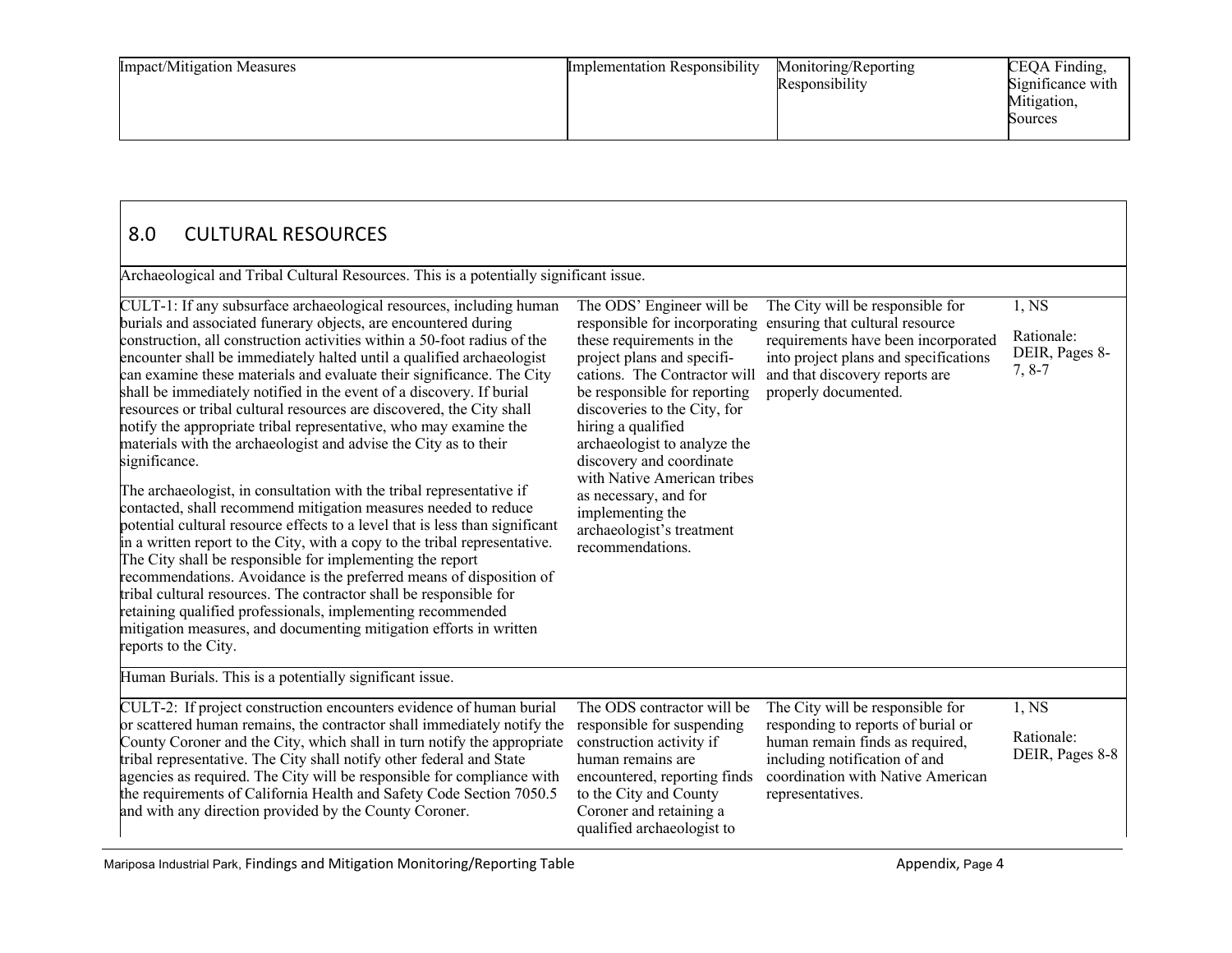| <b>Impact/Mitigation Measures</b> | <b>Implementation Responsibility</b> | Monitoring/Reporting<br>Responsibility | CEQA Finding,<br>Significance with<br>Mitigation,<br>Sources |
|-----------------------------------|--------------------------------------|----------------------------------------|--------------------------------------------------------------|
|-----------------------------------|--------------------------------------|----------------------------------------|--------------------------------------------------------------|

| If the human remains are determined to be Native American, the<br>County Coroner shall notify the Native American Heritage<br>Commission, which will notify and appoint a Most Likely Descendant.<br>The Most Likely Descendant will work with the archaeologist to decide<br>the proper treatment of the human remains and any associated funerary<br>objects in accordance with California Public Resources Code Sections<br>5097.98 and 5097.991. Avoidance is the preferred means of disposition<br>of the burial resources.                                                                                                                                                | evaluate the find and<br>provide a written report to<br>the City. The City will be<br>responsible for notifying<br>Native American<br>representatives and for<br>overseeing compliance with<br><b>Public Resources Code</b><br>requirements.                                                                                                                                                         |                                                                                                                                                                                                          |                                      |
|---------------------------------------------------------------------------------------------------------------------------------------------------------------------------------------------------------------------------------------------------------------------------------------------------------------------------------------------------------------------------------------------------------------------------------------------------------------------------------------------------------------------------------------------------------------------------------------------------------------------------------------------------------------------------------|------------------------------------------------------------------------------------------------------------------------------------------------------------------------------------------------------------------------------------------------------------------------------------------------------------------------------------------------------------------------------------------------------|----------------------------------------------------------------------------------------------------------------------------------------------------------------------------------------------------------|--------------------------------------|
| 9.0<br><b>GEOLOGY, SOILS, AND MINERAL RESOURCES</b>                                                                                                                                                                                                                                                                                                                                                                                                                                                                                                                                                                                                                             |                                                                                                                                                                                                                                                                                                                                                                                                      |                                                                                                                                                                                                          |                                      |
| Impact GEO-5: Paleontological Resources and Unique Geological Features.                                                                                                                                                                                                                                                                                                                                                                                                                                                                                                                                                                                                         |                                                                                                                                                                                                                                                                                                                                                                                                      |                                                                                                                                                                                                          |                                      |
| GEO-2: If any subsurface paleontological resources are encountered<br>during construction, all construction activities within a 50-foot radius<br>of the encounter shall be immediately halted until a qualified<br>paleontologist can examine these materials, initially evaluate their<br>significance and, if potentially significant, recommend measures on the<br>disposition of the resource. The City shall be immediately notified in<br>the event of a discovery. The contractor shall be responsible for<br>retaining qualified professionals, implementing recommended<br>mitigation measures, and documenting mitigation efforts in written<br>reports to the City. | The ODS will be responsible<br>for incorporating<br>requirements in project<br>plans and specifications. The<br>ODS contractor will be<br>responsible for suspending<br>construction activity if<br>paleontological resources<br>are encountered, reporting<br>finds to the City and<br>retaining a qualified<br>paleontologist to evaluate<br>the find and provide a<br>written report to the City. | The City will be responsible for<br>ensuring that paleontology<br>requirements have been incorporated<br>into project plans and specifications<br>and that discovery reports are<br>properly documented. | 1,NS<br>Rationale: DEIR<br>Page 9-10 |
| <b>GREENHOUSE GAS EMISSIONS</b><br>10.0                                                                                                                                                                                                                                                                                                                                                                                                                                                                                                                                                                                                                                         |                                                                                                                                                                                                                                                                                                                                                                                                      |                                                                                                                                                                                                          |                                      |

Impact GHG-1: Project GHG Construction Emissions and Consistency with Applicable Plans and Policies. This is a potentially significant impact.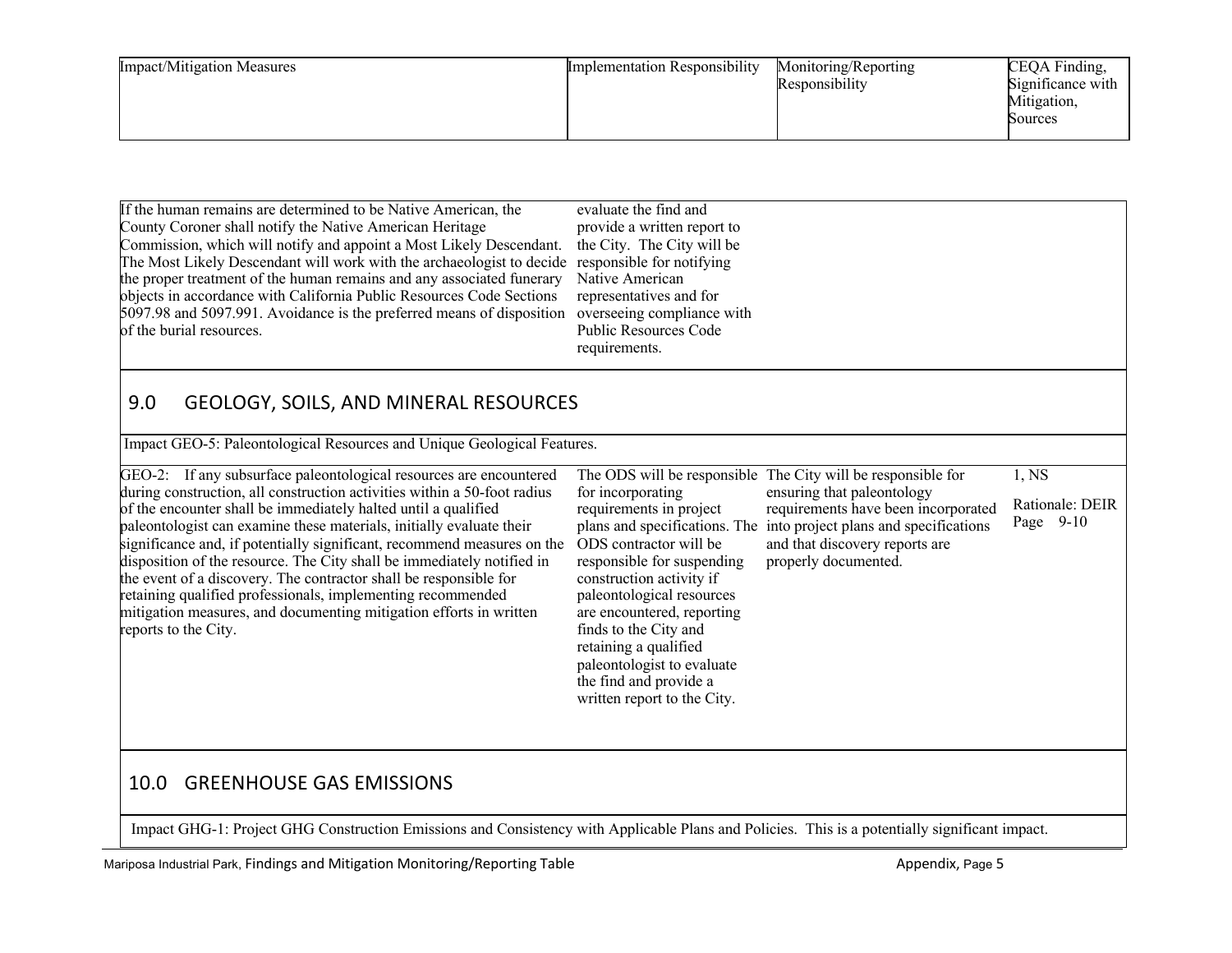| <b>Impact/Mitigation Measures</b> | <b>Implementation Responsibility</b> | Monitoring/Reporting<br>Responsibility | CEQA Finding,<br>Significance with<br>Mitigation,<br>Sources |
|-----------------------------------|--------------------------------------|----------------------------------------|--------------------------------------------------------------|
|-----------------------------------|--------------------------------------|----------------------------------------|--------------------------------------------------------------|

| GHG-1: The project shall implement the Off-Road Vehicles Best<br>Management Practices specified in the Stockton Climate Action Plan.<br>At least three (3) percent of the construction vehicle and equipment<br>fleet shall be powered by electricity. Construction equipment and<br>vehicles shall not idle their engines for longer than three (3) minutes. | The ODS' Engineer will be<br>responsible for incorporating<br>these requirements in the<br>project plans and specifi-<br>cations. The contractor will<br>be responsible for<br>periodically reporting<br>compliance with these<br>conditions to the<br><b>Community Development</b><br>Department. | The City will be responsible for<br>overseeing implementation of these<br>requirements and review and<br>acceptance of written reports. | 3, SU<br>Rationale: DEIR<br>Pages 10-9 |
|---------------------------------------------------------------------------------------------------------------------------------------------------------------------------------------------------------------------------------------------------------------------------------------------------------------------------------------------------------------|----------------------------------------------------------------------------------------------------------------------------------------------------------------------------------------------------------------------------------------------------------------------------------------------------|-----------------------------------------------------------------------------------------------------------------------------------------|----------------------------------------|
| <b>HAZARDS</b><br>11.0                                                                                                                                                                                                                                                                                                                                        |                                                                                                                                                                                                                                                                                                    |                                                                                                                                         |                                        |
| There are no significant or potentially significant impacts in this issue area.                                                                                                                                                                                                                                                                               |                                                                                                                                                                                                                                                                                                    |                                                                                                                                         |                                        |
| HYDROLOGY AND WATER QUALITY<br>12.0                                                                                                                                                                                                                                                                                                                           |                                                                                                                                                                                                                                                                                                    |                                                                                                                                         |                                        |
| There are no potentially significant or significant impacts in this issue area.                                                                                                                                                                                                                                                                               |                                                                                                                                                                                                                                                                                                    |                                                                                                                                         |                                        |
| LAND USE AND PLANNING<br>13.0                                                                                                                                                                                                                                                                                                                                 |                                                                                                                                                                                                                                                                                                    |                                                                                                                                         |                                        |
| There are no potentially significant or significant impacts in this issue area.                                                                                                                                                                                                                                                                               |                                                                                                                                                                                                                                                                                                    |                                                                                                                                         |                                        |
| <b>NOISE</b><br>14.0                                                                                                                                                                                                                                                                                                                                          |                                                                                                                                                                                                                                                                                                    |                                                                                                                                         |                                        |
| Increase in Noise Levels in Excess of Standards-Traffic. This is a significant issue.                                                                                                                                                                                                                                                                         |                                                                                                                                                                                                                                                                                                    |                                                                                                                                         |                                        |
| None available                                                                                                                                                                                                                                                                                                                                                |                                                                                                                                                                                                                                                                                                    |                                                                                                                                         | 3, SU                                  |

Rationale: DEIR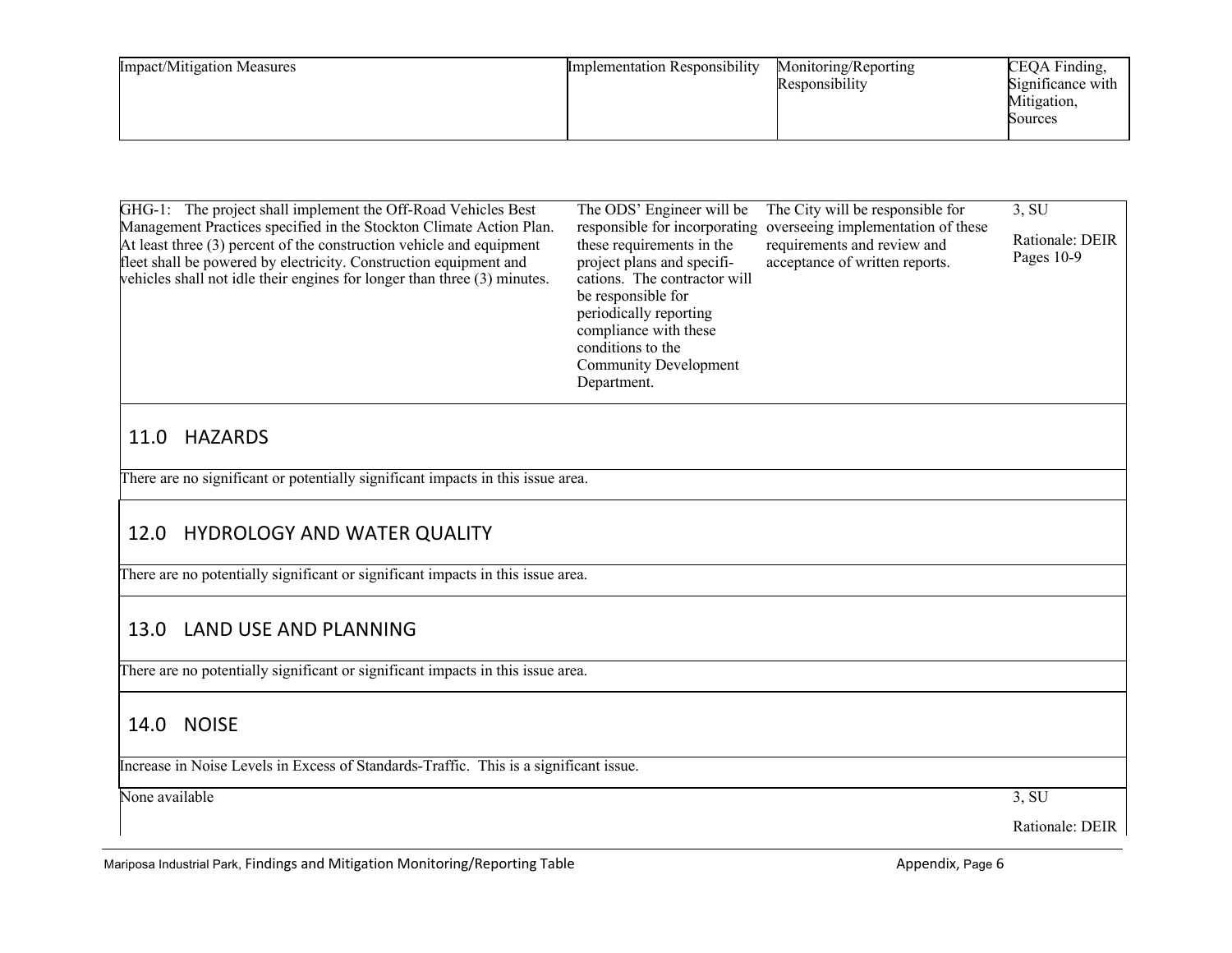| <b>Impact/Mitigation Measures</b> | <b>Implementation Responsibility</b> | Monitoring/Reporting<br>Responsibility | CEQA Finding,<br>Significance with<br>Mitigation,<br>Sources |
|-----------------------------------|--------------------------------------|----------------------------------------|--------------------------------------------------------------|
|-----------------------------------|--------------------------------------|----------------------------------------|--------------------------------------------------------------|

|                                                                                                                                                                                                                                                                                                                                                                                                                                                                                                                                                                                                                                                                                                                                                                                                     |                                                                                                                                                                                                                                 |                                                                                                                                                                                                                                                                     | Pages 14-9 to<br>$14 - 10$                               |
|-----------------------------------------------------------------------------------------------------------------------------------------------------------------------------------------------------------------------------------------------------------------------------------------------------------------------------------------------------------------------------------------------------------------------------------------------------------------------------------------------------------------------------------------------------------------------------------------------------------------------------------------------------------------------------------------------------------------------------------------------------------------------------------------------------|---------------------------------------------------------------------------------------------------------------------------------------------------------------------------------------------------------------------------------|---------------------------------------------------------------------------------------------------------------------------------------------------------------------------------------------------------------------------------------------------------------------|----------------------------------------------------------|
|                                                                                                                                                                                                                                                                                                                                                                                                                                                                                                                                                                                                                                                                                                                                                                                                     |                                                                                                                                                                                                                                 |                                                                                                                                                                                                                                                                     |                                                          |
| Increase in Noise Levels in Excess of Standards-Other Project Noise. This is a potentially significant issue.                                                                                                                                                                                                                                                                                                                                                                                                                                                                                                                                                                                                                                                                                       |                                                                                                                                                                                                                                 |                                                                                                                                                                                                                                                                     |                                                          |
| NOISE-1: Sound walls and/or berms 10 feet in height shall be required The ODS engineer will be<br>where existing residential uses or residentially zoned areas are located<br>adjacent to the project site. Figure 3 of the project noise study (Figure<br>14-2 of this EIR the DEIR) shows the locations of the recommended<br>sound walls based on the proposed conceptual plan. Where openings in<br>sound walls occur for access or emergency access, solid gates shall be<br>installed. 10-foot sound walls are expected to provide a 10 dB<br>reduction in noise levels. Site plan modifications, and/or additional<br>noise analysis by a qualified acoustical consultant may warrant changes<br>to these requirements, assuming that compliance with City noise<br>standards is maintained. | responsible for incorporating<br>noise wall requirements in<br>the project plans and<br>be responsible for retaining<br>a noise consultant to review<br>and recommend alternative<br>noise wall requirements as<br>appropriate. | The Community Development<br>Department will be responsible for<br>ensuring that noise wall requirements<br>are met in project plans and<br>specifications. The ODS will specifications and for review and<br>approval of any proposed noise wall<br>modifications, | 1,NS<br>Rationale: DEIR<br>Pages $14-10$ to<br>$14 - 11$ |
| Increase in Noise Levels in Excess of Standards-Construction. This is a potentially significant issue.                                                                                                                                                                                                                                                                                                                                                                                                                                                                                                                                                                                                                                                                                              |                                                                                                                                                                                                                                 |                                                                                                                                                                                                                                                                     |                                                          |
| NOISE-2: Construction activities associated with the project shall                                                                                                                                                                                                                                                                                                                                                                                                                                                                                                                                                                                                                                                                                                                                  | The ODS engineer will be                                                                                                                                                                                                        | The Community Development                                                                                                                                                                                                                                           | 1,NS                                                     |
| adhere to the requirements of the City of Stockton Municipal Code with responsible for incorporating Department will be responsible for<br>respect to hours of operation. The applicant shall ordinarily limit<br>construction activities to the hours of 7:00 a.m. to 7:00 p.m., Monday<br>through Saturday. No construction shall occur on Sundays or national<br>holidays without a written permit from the City. All construction<br>equipment shall be in good working order and shall be fitted with<br>factory-equipped mufflers.                                                                                                                                                                                                                                                            | these requirements in the<br>project plans and<br>specifications. The<br>Contractor will be<br>responsible for conformance<br>with noise requirements.                                                                          | monitoring compliance with these<br>requirements.                                                                                                                                                                                                                   | Rationale: DEIR<br>Pages 14-11 to<br>$14 - 12$           |
| PUBLIC SERVICES AND RECREATION<br>15.0                                                                                                                                                                                                                                                                                                                                                                                                                                                                                                                                                                                                                                                                                                                                                              |                                                                                                                                                                                                                                 |                                                                                                                                                                                                                                                                     |                                                          |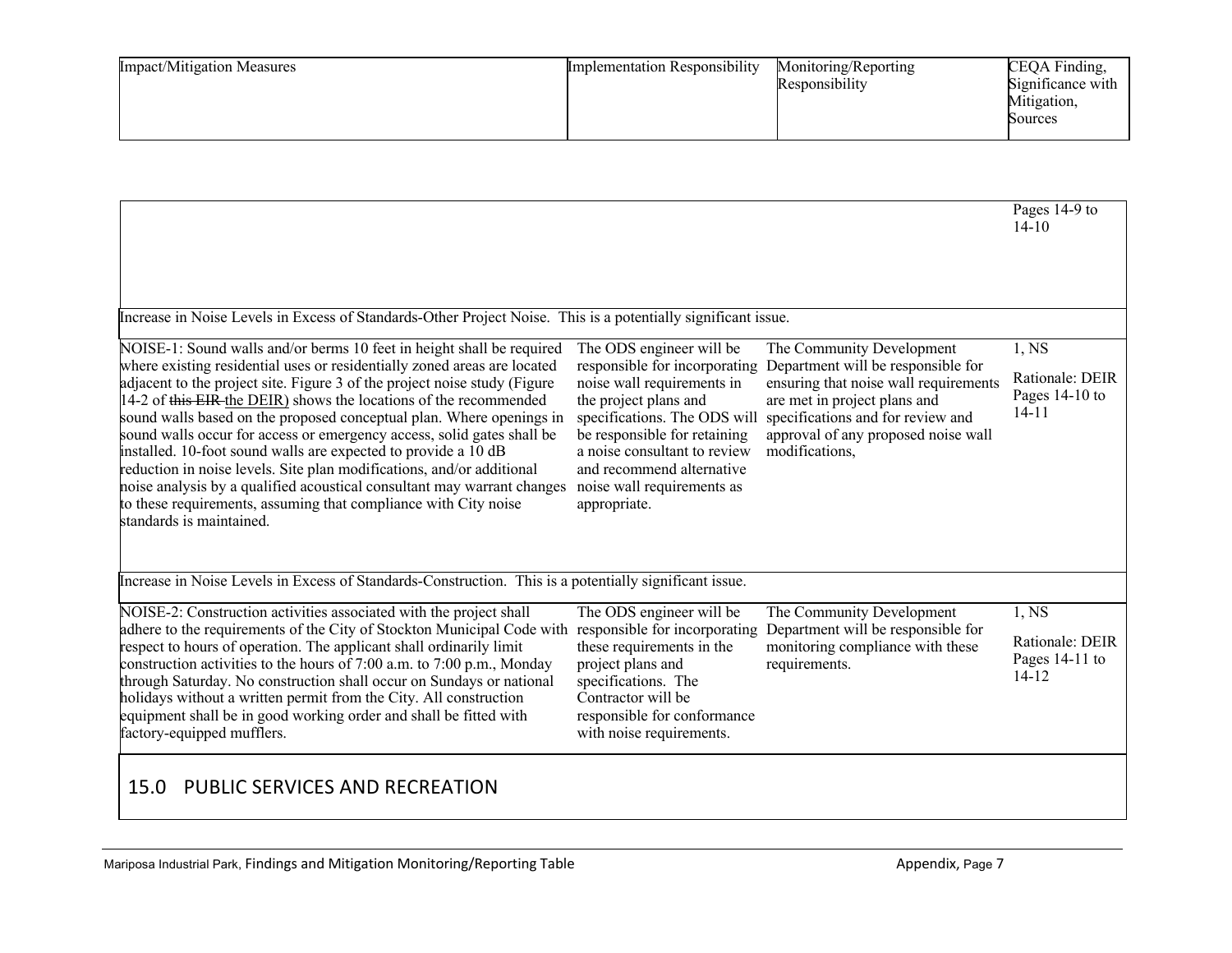| <b>Impact/Mitigation Measures</b> | <b>Implementation Responsibility</b> | Monitoring/Reporting<br>Responsibility | CEQA Finding,<br>Significance with<br>Mitigation,<br>Sources |
|-----------------------------------|--------------------------------------|----------------------------------------|--------------------------------------------------------------|
|-----------------------------------|--------------------------------------|----------------------------------------|--------------------------------------------------------------|

There are no potentially significant or significant impacts in this issue area.

### 16.0 TRANSPORTATION

Motor Vehicle Transportation Plans-Intersections. The project would have no significant effects in this issue are. The project traffic study recommends the following roadway improvements

| RECOMMENDED TRANSPORTATION IMPROVEMENTS.                                                                                                                                                                                                                                                                                                                                                                                                                           | The ODS should pay                                                                | The Public Works Department will be N/A                                                                                                                                                                      |                                              |
|--------------------------------------------------------------------------------------------------------------------------------------------------------------------------------------------------------------------------------------------------------------------------------------------------------------------------------------------------------------------------------------------------------------------------------------------------------------------|-----------------------------------------------------------------------------------|--------------------------------------------------------------------------------------------------------------------------------------------------------------------------------------------------------------|----------------------------------------------|
| $\text{RTI} \#1$ : The project applicant should contribute fair-share costs to an<br>improvement on the Mariposa Road and 8 <sup>th</sup> Street/Farmington Road<br>intersection that would split the northeast-bound combined<br>through/right-turn lane into an exclusive northeast-bound through lane<br>and a "free" northeast-bound-to-southeast-bound right-turn lane.<br>Existing pavement width is considered adequate to accommodate this<br>improvement. | proportionate share costs or<br>signal design and<br>construction as appropriate. | responsible for determining that<br>appropriate proportionate share costs<br>are paid, for determining if<br>signalization improvements need to<br>be made, and for approval of plans<br>and specifications. | Rationale: DEIR<br>Pages $16-17$ to<br>16-19 |
| RTI #2: The project applicant should contribute fair-share costs to an<br>improvement on the Mariposa Road and Carpenter Road intersection<br>that would widen the northeast-bound Carpenter Road approach to<br>include an exclusive northeast-bound-to northwest-bound left-turn lane,<br>and a combined through/right-turn lane. (See also Mitigation Measure<br>AIR-1 in Chapter 6.0, Air Quality.)                                                            |                                                                                   |                                                                                                                                                                                                              |                                              |
| Motor Vehicle Transportation Plans-Roadway Segments. The project would have no significant effects in this issue are. The project traffic study recommends<br>the following roadway improvements                                                                                                                                                                                                                                                                   |                                                                                   |                                                                                                                                                                                                              |                                              |
| RECOMMENDED TRANSPORTATION IMPROVEMENT.                                                                                                                                                                                                                                                                                                                                                                                                                            | The ODS should pay                                                                | The Public Works Department will be N/A                                                                                                                                                                      |                                              |
| RTI #3: The project applicant should contribute fair-share costs to an<br>improvement on the segment of Mariposa Road from SR 99 to 8th<br>Street/Farmington Road that would widen the portions of this roadway<br>segment that are currently one lane in each direction to two lanes in<br>each direction.                                                                                                                                                        | proportionate share costs of<br>signal design and<br>construction as appropriate. | responsible for determining that<br>appropriate proportionate share costs<br>are paid, for determining if<br>signalization improvements need to<br>be made, and for approval of plans<br>and specifications. | Rationale: DEIR<br>Pages 16-19 to<br>$16-21$ |
|                                                                                                                                                                                                                                                                                                                                                                                                                                                                    |                                                                                   |                                                                                                                                                                                                              |                                              |